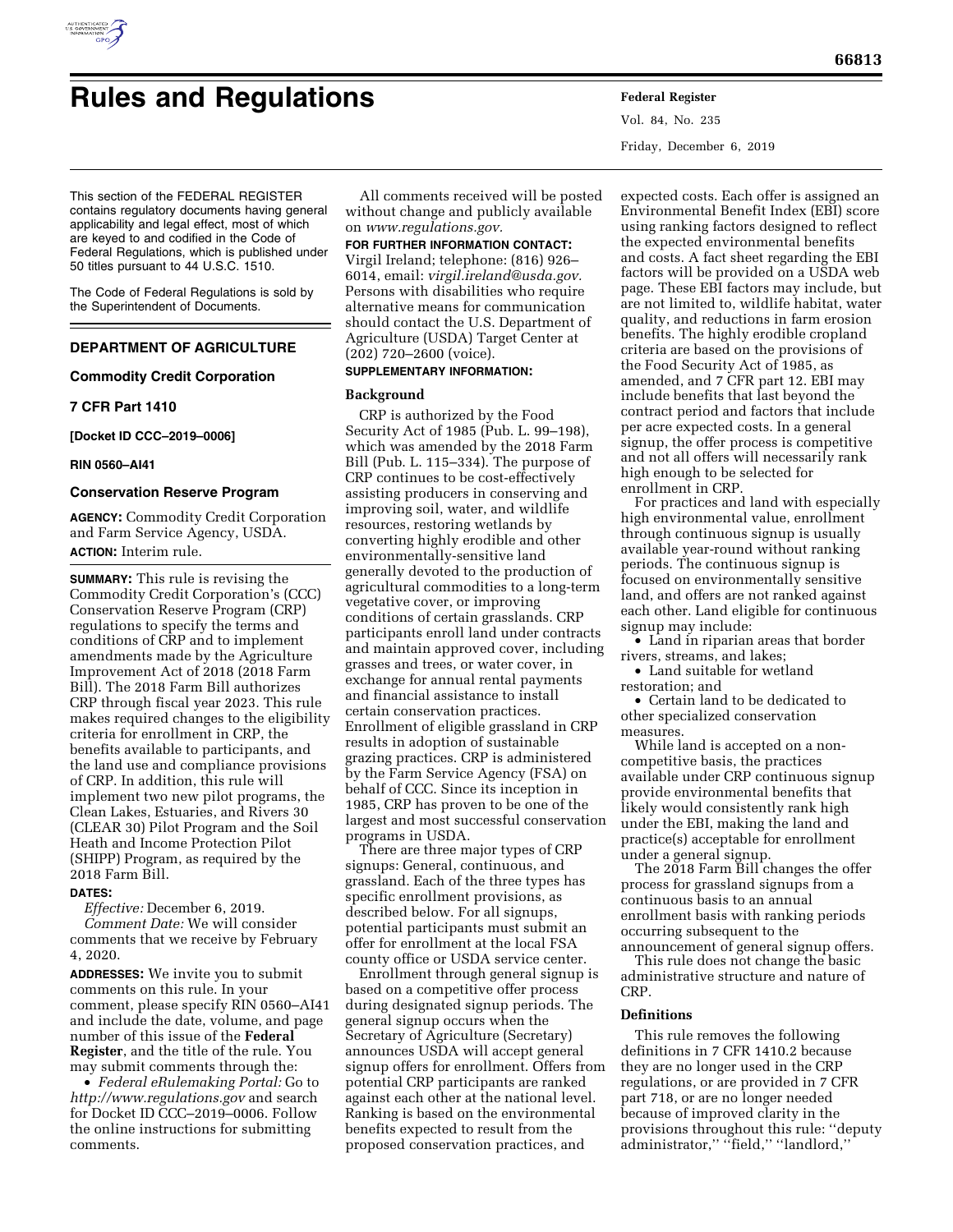''nesting season,'' ''offeror,'' ''operator,'' ''pastureland,'' ''payment period,'' ''pollinator,'' ''rangeland,'' ''retired or retiring owner or operator,'' ''state school trust land," "state water quality priority area,'' and ''veteran farmer or rancher.''

This rule adds definitions in 7 CFR 1410.2 of ''field border,'' ''grass waterway,'' and ''prairie strip'' because they are relevant to continuous signup enrollment, as provided in the 2018 Farm Bill. It also adds a definition in 7 CFR 1410.2 of ''carrying capacity'' and ''primary nesting season'' that apply to the new permissive uses, as provided in the 2018 Farm Bill, and adds a definition of ''eligible partner'' as provided in the 2018 Farm Bill relevant to the Conservation Reserve Enhancement Program (CREP). Further, it adds a definition of ''approved cover'' because the term is used throughout the regulation.

This rule revises the definition of ''conserving use'' to update the years consistent with the updated cropping history years specified by the 2018 Farm Bill. This rule revises the definitions of ''filter strip'' and ''riparian buffer'' to improve clarity regarding the required location of the practice in question and provide consistency between the definitions. This rule revises the definition of ''violation'' to clarify that an inaction by the participant may also be a violation that results in adverse consequences. This rule also revises ''annual rental payment'' to specify that certain incentive payments are not included in the definition. This rule revises the definition of ''considered planted'' to not limit prevented planted credit to those cases in which a producer received an insurance indemnity payment for prevented planting. Further, this rule revises other definitions to remove obsolete, erroneous, or duplicative references and citations, or to improve the clarity of the definition.

# **General Description**

This rule revises the provisions in 7 CFR 1410.3 to change the term ''conserving use'' to ''approved cover'' for consistency with the definition of the term ''approved cover.'' In addition, this rule removes the provisions regarding cost-share assistance from § 1410.3, as they are duplicative of the provisions regarding cost-share payments elsewhere in this rule. This rule also revises the provisions in 7 CFR 1410.3 regarding the requirement that a producer obtain and adhere to a conservation plan that is duplicated elsewhere in the regulation.

## **Maximum County Acreage**

The 2018 Farm Bill maintains the acreage limitation that not more than 25 percent of the cropland in any county can be enrolled in CRP. However, it changes the description in 7 CFR 1410.4 of land to which the Secretary may provide a waiver of the county acreage limitation by specifically permitting it on land enrolled under a CREP. Further, it increases the percent of the cropland in a county that may be subject to a wetland easement from not more than 10 percent to not more than 15 percent. This rule revises the maximum county acreage provisions in 7 CFR 1410.4 to incorporate the changes made by the 2018 Farm Bill.

#### **Eligible Persons**

This rule revises the provisions in 7 CFR 1410.5 to improve clarity regarding when the 12-month ownership or operatorship applies based on the type of signup under which the offer is submitted.

## **Eligible Land**

The 2018 Farm Bill changes the cropping history requirement so that cropland must have been planted or considered planted for 4 of the 6 years preceding the date of enactment of the 2018 Farm Bill (December 20, 2018). The 2018 Farm Bill also provides that cropland enrolled in CRP is to be considered planted for purposes of cropping history eligibility.

The 2018 Farm Bill specifies certain CRP conservation practices that will have a positive impact on water quality, including grass waterways, filter strips, contour grass strips, riparian buffers, wetland practices and wetland buffers, bioreactors, and saturated buffers, as practices eligible for enrollment under a continuous basis. The 2018 Farm Bill also adds, as eligibility criteria for enrollment on a continuous basis, a new CRP conservation practice, prairie strip, and land devoted to practices to benefit State and federally identified wellhead protection areas. The 2018 Farm Bill also makes eligible for enrollment land that was enrolled in CRP under a 15 year contract that expired on September 30, 2017, or September 30, 2018, provided there was no opportunity for such land to be re-enrolled previously, and provided that the conservation practice on such land has been maintained.

The 2018 Farm Bill also limits the number of times land subject to a CRP contract that is devoted to hardwood trees, excluding riparian buffers, shelterbelts, and certain forested wetlands, can be reenrolled in CRP to only one re-enrollment.

Further, the 2018 Farm Bill makes eligible for enrollment in CRP certain land that is subject to State resource conserving or environmental protection measures or practices that would otherwise render such land ineligible for enrollment. Such land will be enrolled under a reduced annual rental payment.

This rule revises the eligible land provisions in 7 CFR 1410.6 to incorporate the changes made by the 2018 Farm Bill, to improve clarity, and to make minor technical corrections.

## **Duration of Contracts**

The 2018 Farm Bill adds two pilot programs (discussed below) that provide for CRP contracts ranging in duration from 3 to 30 years. Accordingly, this rule revises the provisions in 7 CFR 1410.7 to address the various contract durations and improve clarity.

#### **Conservation Priority Areas**

This rule revises the provisions in 7 CFR 1410.8 to remove provisions regarding designations of National conservation priority areas and provisions allowing State FSA Committees to designate conservation priority areas. This rule revises the provisions in 7 CFR 1410.8 include provisions specifying that a State agency may submit proposals for conservation priority areas within guidelines established by CCC consistent with the Food Security Act of 1985, as amended.

## **Restoration of Wetlands**

This rule revises 7 CFR 1410.10 to remove provisions regarding potential cost-share and incentive payments that are duplicated elsewhere in the regulation.

#### **Farmable Wetlands Program**

This rule revises 7 CFR 1410.11 to include acreage enrollment limitations, provisions regarding incentive payments for farmable wetlands, clarify cropping history requirements, and for consistency with the Food Security Act of 1985, as amended.

## **Grasslands Enrollments and Permitted Uses**

The 2018 Farm Bill adds provisions identifying criteria for which the Secretary may give priority when evaluating offers to enroll grasslands in CRP, including land under risk of conversion, land of ecological significance, and land enrolled under an expiring CRP contract. This rule revises 7 CFR 1410.31 to include the 2018 Farm Bill's criteria that may be used in evaluating offers to enroll grasslands into CRP.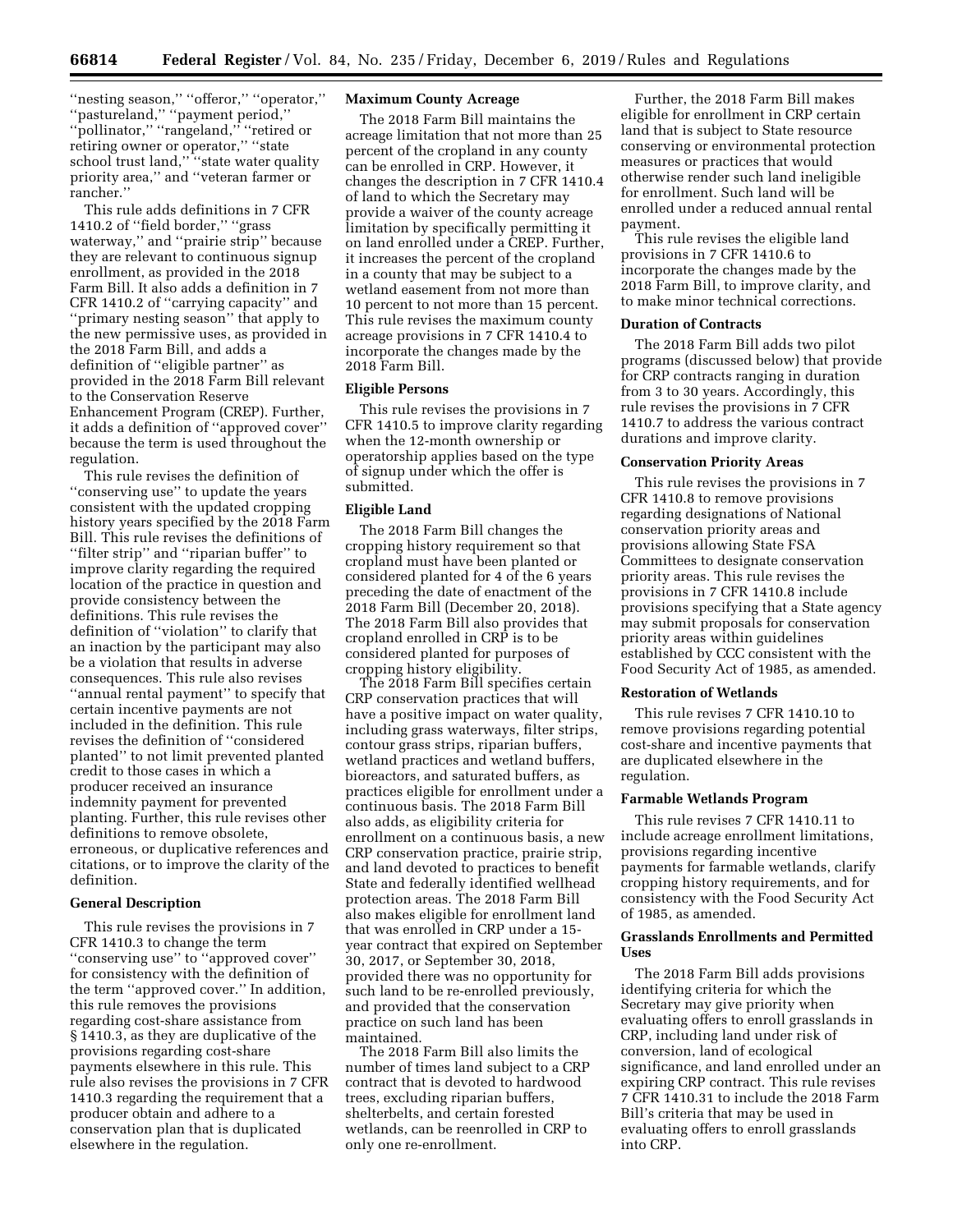In addition, this rule revises the provisions in 7 CFR 1410.13 to include the activities permitted on grasslands enrolled in CRP, and to remove erroneous references to land previously enrolled in the Grasslands Reserve Program.

#### **Obligations of Participant**

The 2018 Farm Bill adds that under the terms and conditions of the CRP contract, participants must agree to carry out proper thinning and other practices on land devoted to trees, excluding windbreaks and shelterbelts, to enhance the conservation benefits and wildlife habitat resources, and to promote forest management. This rule revises 7 CFR 1410.20 to add the obligation to carry out such activities, and to make other minor changes to improve clarity.

## **Obligations of CCC**

This rule revises the provisions in 7 CFR 1410.21 for clarity and consistency with the Food Security Act of 1985, as amended, by adding that CCC cost sharing must be appropriate and in the public interest.

## **CRP Conservation Plans**

The 2018 Farm Bill retains the provision that requires participants to undertake management activities on the land as needed throughout the duration of the CRP contract to implement the conservation plan. However, the 2018 Farm Bill prohibits the Secretary from making any cost-sharing payment for management activities. In addition, under the 2018 Farm Bill, in the case where a natural disaster or adverse weather event occurs that has the same effect as the planned management activity consistent with the conservation plan, then a planned management activity is not required. This rule revises 7 CFR 1410.22 to add provisions regarding a natural disaster or adverse weather event having the same effect as a planned management activity and specifying that no cost-share payments will be provided for any management activity. In addition, this rule clarifies that the conservation plan must be approved by NRCS. Further, this rule revises 7 CFR 1410.22 for technical changes for consistency with the Food Security Act of 1985, as amended, and for clarity.

#### **Signup**

The 2018 Farm Bill requires the Secretary to hold a general signup not less often than once each year. The 2018 Farm Bill also changes enrollment of eligible grasslands from a continuous basis to an annual enrollment basis with ranking periods being subsequent to the announcement of general signup offers. In addition, the 2018 Farm Bill specifies specific land and practices that will be eligible under a CRP continuous signup basis. Further, the 2018 Farm Bill adds two pilot programs (discussed below), one of which has a statutory deadline for enrollment of December 31, 2020. This rule revises 7 CFR 1410.30 to incorporate the relevant changes made by the 2018 Farm Bill.

## **CRP Contract**

The 2018 Farm Bill amendments add provisions to allow land enrolled in CRP during the last year of the CRP contract to be enrolled in the Environmental Quality Incentives Program (EQIP) or the Conservation Stewardship Program (CSP), and permit the participants to begin establishment of a practice under the EQIP or CSP programs without being in violation of the CRP contract. In addition, the 2018 Farm Bill adds that during the 3 years prior to the end of the CRP contract period, the participant may begin the certification process under the Organic Foods Production Act of 1990 without being in violation of the CRP contract.

This rule revises 7 CFR 1410.32 to incorporate the provisions of the 2018 Farm Bill regarding enrollment of land into EQIP and CSP and beginning the organic certification process. In addition, this rule revises 7 CFR 1410.32 to clarify that the provisions regarding the termination of CRP contracts and the refunding of payments and assessment of liquidated damages resulting from such CRP contract termination are applicable to the termination of a CRP contract in whole or in part. The policy on termination of CRP contracts is not changing with this rule; rather, the amendments clarify that termination on part of the land enrolled is, for the terminated part of the land, treated the same and has the same consequences as termination of the entire contract.

## **Contract Modifications**

The 2018 Farm Bill amendments change the time period in which a CRP contract may be modified to facilitate the transition of land to a beginning, socially disadvantaged, or veteran farmer or rancher from the final year of the CRP contract to the last 2 years of the CRP contract. These changes are discussed further below under the Transition Incentives Program. This rule revises 7 CFR 1410.33 to incorporate the changes made by the 2018 Farm Bill with regard to needed CRP contract modifications.

In addition, this rule revises 7 CFR 1410.33 to clarify that the provisions regarding termination of a CRP contract are applicable to termination whether in whole or in part, consistent with the revisions made to this rule in 7 CFR 1410.32. Further, this rule removes the requirement that practice incentive payments must be refunded when land is transferred from CRP into Agricultural Conservation Easement Program (ACEP), because practice incentive payments are considered costshare payments under the 2018 Farm Bill.

## **Cost-Share Payments and Levels and Rates for Cost-Share Payments**

The 2018 Farm Bill adds provisions for practice incentive payments for certain land enrolled under continuous signup and under CREP in an amount not to exceed 50 percent of the actual cost of the practice. It also provides that in the case of seed costs for the practice, the cost-share payments are not to exceed 50 percent of the cost of the actual cost of the seed. Further, it amended the Food Security Act of 1985 to provide that in general, cost-share payments to participants, when combined with payments from all other sources, cannot exceed 100 percent of the actual cost of establishing the practice.

This rule revises §§ 1410.40 and 1410.41 for consistency with the 2018 Farm Bill changes regarding cost-share limits and the limitations for practice incentive payments. In addition, this rule revises 7 CFR 1410.40 to remove references to sections that were removed in 2015, and to add provisions regarding refunds of cost-share payments when other federal cost-share assistance is received by the participants for the same land, as required by the Food Security Act of 1985, as amended. It also clarifies that cost-share payments are not subject to the \$50,000 payment limitation in 7 CFR 1410.42. Further, this rule revises 7 CFR 1410.40 to add that the benefits that would be received from the replacement or restoration of the practice must outweigh the cost of such action in order for cost-share payments to be authorized. This rule also revises 7 CFR 1410.41 to remove provisions that are duplicated in 7 CFR 1410.40.

## **Annual Rental Payments**

The 2018 Farm Bill amendments provide an exception to the \$50,000 payment limitation in the case where the participant is a rural water district or association and the land enrolled is for the purpose of protecting a wellhead. This rule revises 7 CFR 1410.42 to incorporate the 2018 Farm Bill changes regarding the exception to the \$50,000 payment limitation. In addition, this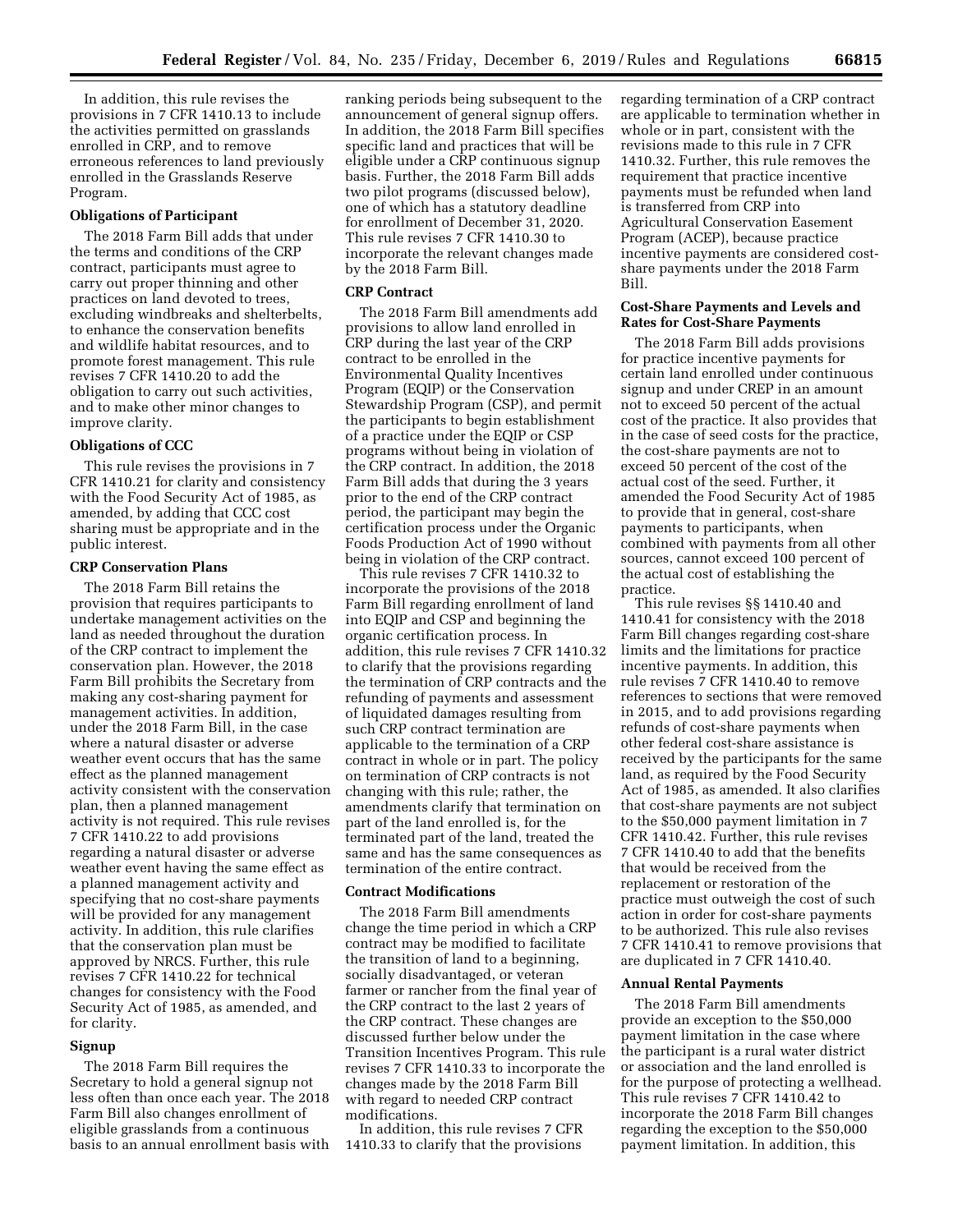rule revises the provisions to improve clarity and consistency with other sections of the regulation.

## **Method of Payment**

This rule removes 7 CFR 1410.43 as method of payment provisions are provided in 7 CFR part 1401.

## **Average Adjusted Gross Income**

The 2018 Farm Bill amendments provide authority for the Secretary to waive the income limitations that apply to CRP on a case-by-case basis if the Secretary determines that environmentally sensitive land of special significance would be protected as a result of the waiver. The income limitations and provisions for any applicable waiver are implemented in 7 CFR part 1400. This rule revises 7 CFR 1410.44 to add a reference to 7 CFR part 1400 regarding any waiver of the income limitations that may apply to CRP.

## **Incentive Payments**

This rule revises 7 CFR part 1410 to add § 1410.45 to provide provisions regarding certain incentive payments authorized by the 2018 Farm Bill and incentive payments that may be made available at the sole discretion of CCC. The 2018 Farm Bill mandates a one-time signup incentive payment for the initial enrollment of certain land and CRP conservation practices, equal to 32.5 percent of the amount of the first annual rental payment of the land and practices. The 2018 Farm Bill also provides authority for CCC to provide incentive payments to encourage proper tree thinning and other practices to improve the condition of resources, promote forest management, or enhance wildlife habitat on the land. Such incentive payments cannot exceed 100 percent of the total cost of thinning and other practices. In addition, the 2018 Farm Bill provides discretionary authority for CCC to provide other incentive payments; however, such incentive payments are not required.

## **Enhancement Programs**

Prior to the 2018 Farm Bill, the annual payment limitation did not apply to a State, or political subdivision or agency thereof, in connection with State enhancement programs approved by FSA. The State enhancement programs were separate and apart from CREP (discussed below). The 2018 Farm Bill removes the provisions regarding the State enhancement programs. Accordingly, this rule removes 7 CFR 1410.50.

## **Violations**

This rule revises 7 CFR 1410.52 to clarify that the provisions regarding termination of a CRP contract are applicable to termination whether in whole or in part, consistent with the revisions made to this rule in §§ 1410.32 and 1410.33. In addition, this rule revises § 1410.52 to remove the crop insurance purchase requirement, as it was eliminated under the Agricultural Act of 2014.

# **Termination of CRP Contracts**

This rule revises 7 CFR 1410.53 to clarify that the provisions regarding termination of a CRP contract are applicable to termination whether in whole or in part, consistent with the revisions made by this rule in §§ 1410.32, 1410.33, and 1410.52.

#### **Payments Not Subject to Claims**

This rule revises 7 CFR 1410.57 to clarify that any payment or portion of payment due any person under 7 CFR part 1410 will be allowed without regard to questions of title under State law, and without regard to any claim or lien in favor of any creditor, except agencies of the United States Government.

#### **Miscellaneous**

This rule revises 7 CFR 1410.62 to remove the provisions regarding research projects because CCC determined such provisions are not necessary.

#### **Permissive Uses**

Uses of land enrolled in CRP is generally limited to the list of uses specified in 7 CFR 1410.63, unless provided for elsewhere in the regulation. The intent of such limits is to ensure that land enrolled in CRP is not used for activities that would tend to defeat the conservation purposes of CRP, while allowing certain activities that are authorized by the Food Security Act of 1985, as amended, and are consistent with the CRP goals and purpose. Specifically, the permissive uses must be consistent with the provisions of the Food Security Act of 1985, as amended, and consistent with the conservation of soil, water quality, and wildlife habitat, including habitat during the nesting season for certain categories of birds in the area.

The 2018 Farm Bill amendments remove provisions for managed harvesting and routine grazing of CRP land. The 2018 Farm Bill specifies the activities permitted on CRP land, and which activities result in a reduction to the annual rental payment, and the amount of the reduction, if any. Further, the 2018 Farm Bill also specifies the criteria that must be met in order to conduct emergency haying, grazing or other emergency use of the land.

All haying and grazing activities will be conducted only after a detailed conservation plan is developed for such activity in accordance with the 2018 Farm Bill, this rule, and the Natural Resource Conservation Service (NRCS) Field Office Technical Guide (FOTG).1 The conservation plan will ensure the long-term viability of the CRP conservation practice and cover while protecting and enhancing the soil, water, wildlife, and other natural resources. All haying and grazing activities must be conducted consistent with the terms and conditions of the conservation plan.

The 2018 Farm Bill prohibits all haying and grazing activities if such activity for that year would cause longterm damage to the cover on that land. It also prohibits all haying and grazing activities on land enrolled in CRP through CREP or a State Acres for Wildlife Enhancement (also known as SAFE) project, unless such activity is specifically permitted as part of the CREP agreement or State Acres for Wildlife Enhancement project, as applicable.

This rule revises 7 CFR 1410.63 to add new provisions and revise existing provisions for permissive uses consistent with the 2018 Farm Bill amendments, reorganize the section for improved clarity, and to make minor technical corrections.

## **Transition Incentives Program**

The 2018 Farm Bill amends the provisions regarding the Transition Incentives Program (TIP) by changing the time period in which the beginning, socially disadvantaged, or veteran farmer or rancher can make conservation and land improvements, including preparing to plant an agricultural crop, and begin the certification process under the Organic Foods Production Act of 1990, from 1 year before the end of the CRP contract period to 2 years before the end of the CRP contract period. Further, the 2018 Farm Bill changes the provisions to allow a lease with a term of less than 5 years and option to purchase to qualify as an eligible lease for the transfer of eligible land under the Transition Incentives Program. The 2018 Farm Bill also removes the requirement that the owner or operator had to be a retired or

<sup>1</sup> Information about FOTG and state FOTGs are available on the NRCS website at *[https://](https://www.nrcs.usda.gov/wps/portal/nrcs/main/national/technical/fotg/) [www.nrcs.usda.gov/wps/portal/nrcs/main/national/](https://www.nrcs.usda.gov/wps/portal/nrcs/main/national/technical/fotg/) [technical/fotg/.](https://www.nrcs.usda.gov/wps/portal/nrcs/main/national/technical/fotg/)*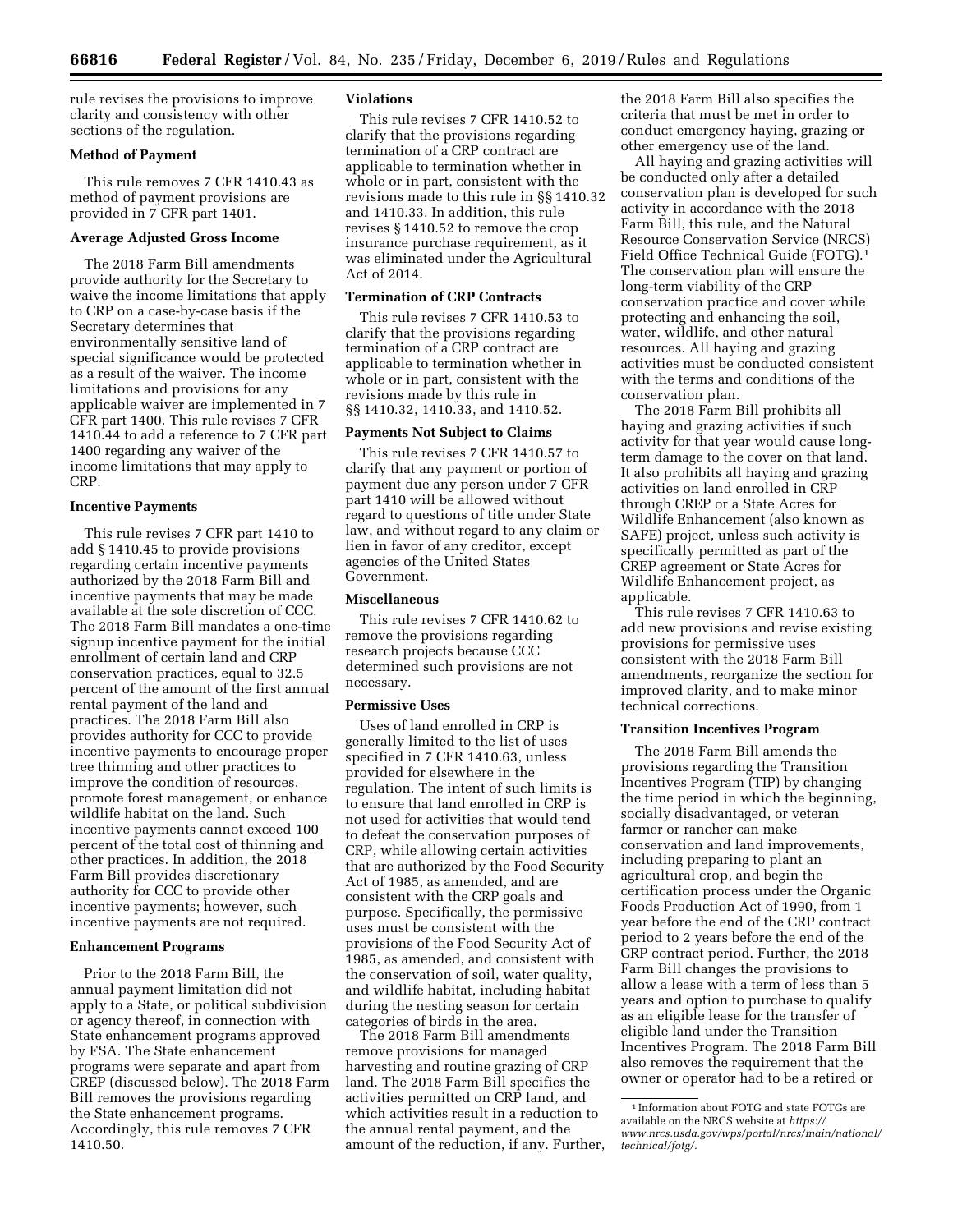retiring owner or operator to be eligible to participate in the Transition Incentives Program.

This rule revises 7 CFR 1410.64 to add and revise provisions required by the 2018 Farm Bill for the Transition Incentives Program, reorganize the section for improved clarity, and make minor technical corrections.

## **Pilot Programs**

The 2018 Farm Bill adds two new pilot programs to CRP, the CLEAR 30 Pilot Program and SHIPP. Only certain land devoted to specific practices enrolled in CRP in the last year of the CRP contract is eligible to be enrolled under CLEAR 30. For CLEAR 30, the practices eligible are limited to those continuous signup practices that provide water quality protection by helping to reduce sediment loadings, nutrient loadings, and harmful algal blooms. A fact sheet regarding the practices eligible under CLEAR 30 will be provided on a USDA web page. Under CLEAR 30, producers must enroll land under a 30-year contract in exchange for annual rental payments.

SHIPP authorizes enrollment of certain cropland in the prairie pothole region of a State on a pilot basis. The deadline for enrollment is December 31, 2020. To be eligible to be enrolled, the cropland must have been planted or considered planted to an agricultural commodity during each of the 3 crop years preceding enrollment and must be verified to be less-productive land as compared to other land on the farm. Land that was enrolled in the CRP in any of the 3 crop years immediately preceding enrollment under SHIPP is not eligible for enrollment. Under SHIPP, producers enroll land under contracts for 3, 4, or 5 years in exchange for annual rental payments. FSA will not provide any financial assistance for the cost of installing or establishing the approved cover, except for participants who are beginning, limited resource, socially disadvantaged, or veteran farmers or ranchers, who may receive financial assistance in the form of costshare up to 50 percent of the eligible cost of installing eligible cover. Under SHIPP, the only approved cover is the lowest practicable cost permanent vegetative cover.

This rule revises 7 CFR part 1410 to add §§ 1410.70 and 1410.80 to provide the provisions related to SHIPP and CLEAR 30, respectively.

## **CREP**

The 2018 Farm Bill adds provisions for CREP. CCC began implementing CREP in 1997. Through CREP, CCC entered into agreements with States,

their political subdivisions or agencies to use the CRP to cost-effectively address specific conservation and environmental issues of the State and the nation. Proposals, developed locally and submitted for approval by the Secretary, address resource concerns, provide for cooperation with the CREP partner, present clear goals with measurable objectives, and detail nonfederal financial contributions by the partners. The 2018 Farm Bill included as potential partners under CREP Indian tribes and nongovernmental organizations, in addition to State governments and political subdivisions of states. It also specified terms and conditions that must be included in CREP agreements, provided minimum contribution requirements for nongovernmental organizations, and provided authority for certain actions and activities related to riparian buffers enrolled under a CREP agreement. The 2018 Farm Bill provisions relating to CREP agreements do not affect or modify CREP agreements existing as of December 20, 2018, unless the signatories to the existing agreements mutually agree to modify such agreements to include 2018 Farm Bill provisions.

This rule revises 7 CFR part 1410 to add § 1410.90 to provide the provisions related to CREP.

## **Miscellaneous Conforming and Editorial Changes**

In addition to the changes required by the 2018 Farm Bill and the other changes discussed above, this rule includes other changes to make the CRP regulations consistent with the Food Security Act of 1985, as amended, and improve clarity. For example, some parts of the regulation were reorganized to be in a more logical order and easier to understand. Obsolete and erroneous parts and citations have been removed or corrected, as applicable. In general, this rule amends CRP regulations in 7 CFR part 1410 to implement changes required by the 2018 Farm Bill and make technical changes relevant to CRP implementation, for example, correcting erroneous citations.

## **Effective Date and Notice and Comment**

The Administrative Procedure Act (APA, 5 U.S.C. 553) provides that the notice and comment and 30-day delay in the effective date provisions do not apply when the rule involves specified actions, including matters relating to benefits. This rule governs CRP for payments to participants and thus falls within that exemption. Further, the promulgation of regulations to implement the programs of Chapter 58

of Title 16 of the U.S. Code, as specified in 16 U.S.C. 3846, and the

administration of those programs, are: • To be made as an interim rule effective on publication, with an opportunity for notice and comment,

• Exempt from the Paperwork Reduction Act (44 U.S.C. chapter 35), and

• To use the authority in 5 U.S.C. 808 related to Congressional review and any potential delay in the effective date.

For major rules, the Congressional Review Act requires a delay in the effective date of 60-days after publication to allow for Congressional review. This rule is major under the Congressional Review Act, as defined by 5 U.S.C. 804(2). The authority in 5 U.S.C. 808 provides that when an agency finds for good cause that notice and public procedure are impracticable, unnecessary, or contrary to the public interest, that the rule may take effect at such time as the agency determines. As noted above, the 2018 Farm Bill exempts this rule from the Congressional Review Act effective date delay requirement. Therefore, even though this rule is a major rule for purposes of the Congressional Review Act, FSA and CCC are not required to delay the effective date for 60 days from the date of publication to allow for Congressional review. Therefore, this rule is effective upon publication in the **Federal Register**.

## **Executive Orders 12866, 13563, 13771 and 13777**

Executive Order 12866, ''Regulatory Planning and Review,'' and Executive Order 13563, ''Improving Regulation and Regulatory Review,'' direct agencies to assess all costs and benefits of available regulatory alternatives and, if regulation is necessary, to select regulatory approaches that maximize net benefits (including potential economic, environmental, public health and safety effects, distributive impacts, and equity). Executive Order 13563 emphasized the importance of quantifying both costs and benefits, of reducing costs, of harmonizing rules, and of promoting flexibility. The requirements in Executive Orders 12866 and 13563 for the analysis of costs and benefits apply to rules that are determined to be significant. Executive Order 13777, ''Enforcing the Regulatory Reform Agenda,'' established a federal policy to alleviate unnecessary regulatory burdens on the American people.

The Office of Management and Budget (OMB) designated this interim rule as economically significant under Executive Order 12866, ''Regulatory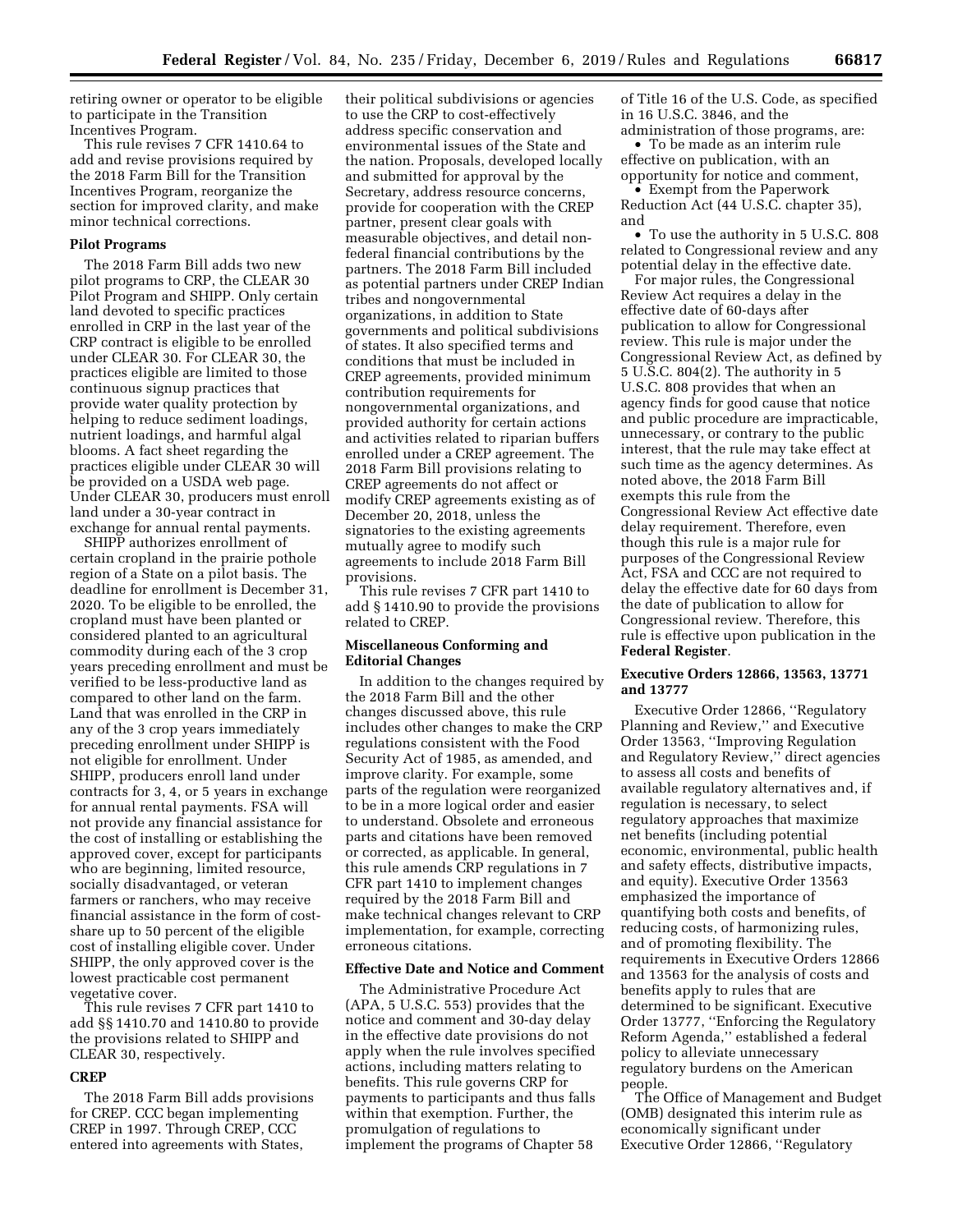Planning and Review,'' and therefore, OMB has reviewed this rule. The costs and benefits of this rule are summarized below. The full cost benefit analysis is available on *regulations.gov*.

Executive Order 13771, ''Reducing Regulation and Controlling Regulatory Costs,'' requires that in order to manage the private costs required to comply with Federal regulations that for every new significant or economically significant regulation issued, the new costs must be offset by the elimination of at least two prior regulations. OMB guidance in M–17–21, dated April 5, 2017, specifies that ''transfer rules'' are not covered by Executive Order 13771, ''Reducing Regulation and Controlling Regulatory Costs.'' Transfer rules are Federal spending regulatory actions that cause only income transfers between taxpayers and program beneficiaries. Therefore, this is considered a transfer rule by OMB and is not covered by Executive Order 13771.

In a general response to the requirements of Executive Order 13777, USDA created a Regulatory Reform Task Force, and USDA agencies were directed to remove barriers, reduce burdens, and provide better customer service both as part of the regulatory reform of existing regulations and as an ongoing approach. FSA reviewed this regulation and made changes to improve any provision that was determined to be outdated, unnecessary, or ineffective.

#### **Clarity of the Regulation**

Executive Order 12866, as supplemented by Executive Order 13563, requires each agency to write all rules in plain language. In addition to your substantive comments on this interim rule, we invite your comments on how to make the rule easier to understand. For example:

• Are the requirements in the rule clearly stated? Are the scope and intent of the rule clear?

• Does the rule contain technical language or jargon that is not clear?

• Is the material logically organized? • Would changing the grouping or

order of sections or adding headings make the rule easier to understand? • Could we improve clarity by adding

tables, lists, or diagrams?

• Would more, but shorter, sections be better? Are there specific sections that are too long or confusing?

• What else could we do to make the rule easier to understand?

## **Cost Benefit Analysis**

The cost-benefit assessment analyzes the costs and benefits of this interim rule. The 2018 Farm Bill, mandates

changes to the CRP regulations specified in the interim rule.

Among other things, the 2018 Farm Bill extended enrollment authority to September 30, 2023, and incrementally increases overall enrollment caps from 24 million acres in FY 2019 to 27 million acres in FY 2023. The 2018 Farm Bill also sets a goal of enrolling 2 million acres of grasslands; authorizes up to \$12 million in incentive payments to encourage management of CRP tree stands to improve wildlife habitat; and authorizes up to \$50 million for TIP payments (including \$5 million for technical assistance costs). It also revises haying and grazing rules.

The 2018 Farm Bill makes certain mandatory changes that were in the past discretionary to USDA. For example, in the past, USDA had discretion to determine whether signing incentive payments (SIPs) were offered and at what level. Under the 2018 Farm Bill, SIPs are mandatory for all new continuous sign-up practices and are set at 32.5 percent of the annual rental rate. In addition, the 2018 Farm Bill limits annual rental payments to 85 percent of average county rental rates for general signup and to 90 percent for continuous signup.

USDA continues to have discretion in certain cases. For example, the 2018 Farm Bill mandates that USDA offer one-time practice incentive payments (PIPs). USDA has discretion in setting the level of those payments, which can range up to 50 percent of the cost of installing the practice.

The 2018 Farm Bill also added two pilot programs. Under the CLEAR 30 pilot, acres in CLEAR practices expiring under the 2018 Farm Bill may be eligible for 30-year contracts. No acreage limitation is specified in the statute, although CLEAR 30 contracts are subject to the 27-million-acre CRP enrollment cap. The Soil Health and Income Protection Pilot Program covers up to 50,000 acres in the Prairie Pothole region. The program limits enrollment to the least productive croplands on the farm, enrolled lands must have been in cropland use in the three preceding years, and no more than 15 percent of the cropland on the farm can be enrolled.

Since FY 2006, CRP financial assistance outlays have averaged \$1.8 billion annually. Had the 2014 Farm Bill continued, outlays would have increased over time, largely due to the increasing share of continuous sign-up enrollment, which is more expensive than general enrollment sign-up. Under the 2018 Farm Bill, financial assistance outlays are expected to average \$2.2 billion annually as the acreage cap is

increased and cash rents—a critical component in the CRP rental payment have remained relatively stable and, in some cases, increased. When discounted at either 3 percent or 7 percent, annualized outlays are \$2.1 billion.

#### **Regulatory Flexibility Act**

The Regulatory Flexibility Act generally requires an agency to prepare a regulatory analysis of any rule whenever an agency is required by the Administrative Procedures Act or any other law to publish a proposed rule, unless the agency certifies that the rule will not have a significant economic impact on a substantial number of small entities. This rule is not subject to the Regulatory Flexibility Act because CCC and FSA are not required by the Administrative Procedure Act or any law to publish a proposed rule for this rule. The Secretary is required by section 1246 of the Food Security Act of 1985, as amended, to issue an interim rule effective on publication with an opportunity for comment. Despite the Regulatory Flexibility Act not applying to this rule, the action only affects those entities who voluntarily participate in CRP and in doing so receive its benefits. Compliance with the provisions of CRP regulations is only required for those entities who choose to participate in this voluntary program.

#### **Environmental Review**

The environmental impacts of this final rule have been considered in a manner consistent with the provisions of the National Environmental Policy Act (NEPA, 42 U.S.C. 4321–4347), the regulations of the Council on Environmental Quality (40 CFR parts 1500–1508), and FSA regulations for compliance with NEPA (7 CFR part 799). While OMB has designated this rule as ''economically significant'' under Executive Order 12866, ". . . economic or social effects are not intended by themselves to require preparation of an environmental impact statement'' (40 CFR 1508.14), when not interrelated to natural or physical environmental effects.

As part of this CRP rulemaking, FSA prepared a Programmatic Environmental Assessment (EA) to evaluate alternatives and anticipated impacts. The draft EA was announced through an FSA press release on September 27, 2019, and a Notice of Availability published in the **Federal Register** (84 FR 52868—52869); it was made available on FSA's NEPA website and by request (*[https://](https://www.fsa.usda.gov/programs-and-services/environmental-cultural-resource/nepa/current-nepa-documents/index) [www.fsa.usda.gov/programs-and](https://www.fsa.usda.gov/programs-and-services/environmental-cultural-resource/nepa/current-nepa-documents/index)services/environmental-cultural[resource/nepa/current-nepa-documents/](https://www.fsa.usda.gov/programs-and-services/environmental-cultural-resource/nepa/current-nepa-documents/index)  [index](https://www.fsa.usda.gov/programs-and-services/environmental-cultural-resource/nepa/current-nepa-documents/index)*); comments were accepted for 30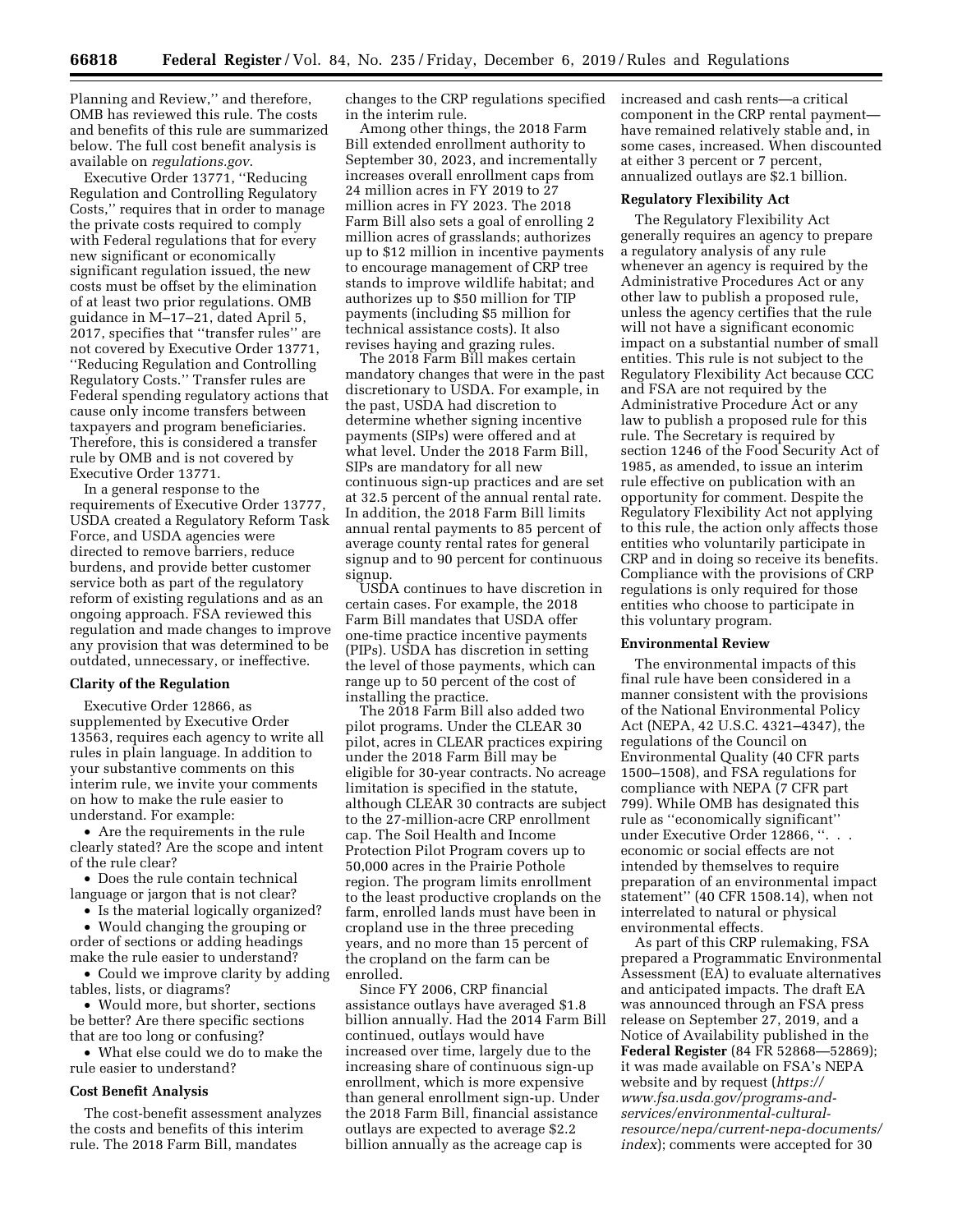days (through October 27, 2019) from the public, other agencies, and Tribes; responses to those comments were incorporated into the final EA, as appropriate; and, as no substantive changes to the alternatives or impacts analyses were warranted to incorporate these comments into the final EA, a Finding of No Significant Impact (FONSI) was signed. As detailed in the EA, for each individual CRP action, FSA will complete a site-specific environmental evaluation to ensure no extraordinary circumstances or other potentially significant impacts exist, individually or cumulatively. To notify interested parties, the final EA and signed FONSI will be available for review for 30 days following the publication of this document in the **Federal Register** on the FSA website at *https://www.fsa.usda.gov/programsand-services/environmental-cultural[resource/nepa/current-nepa-documents/](https://www.fsa.usda.gov/programs-and-services/environmental-cultural-resource/nepa/current-nepa-documents/index)  [index.](https://www.fsa.usda.gov/programs-and-services/environmental-cultural-resource/nepa/current-nepa-documents/index)* 

## **Executive Order 12372**

Executive Order 12372, ''Intergovernmental Review of Federal Programs,'' requires consultation with State and local officials that would be directly affected by proposed Federal financial assistance. The objectives of the Executive order are to foster an intergovernmental partnership and a strengthened Federalism, by relying on State and local processes for State and local government coordination and review of proposed Federal financial assistance and direct Federal development. For reasons specified in the final rule related notice regarding 7 CFR part 3015, subpart V (48 FR 29115, June 24, 1983), the programs and activities in this rule are excluded from the scope of Executive Order 12372, which requires intergovernmental consultation with State and local officials.

## **Executive Order 12988**

This rule has been reviewed under Executive Order 12988, ''Civil Justice Reform.'' This rule will not preempt State or local laws, regulations, or policies unless they represent an irreconcilable conflict with this rule. The rule will not have retroactive effect. Before any judicial actions may be brought regarding the provisions of this rule, the administrative appeal provisions of 7 CFR parts 11 and 780 must be exhausted.

# **Executive Order 13132**

This rule has been reviewed under Executive Order 13132, ''Federalism.'' The policies contained in this rule do not have any substantial direct effect on States, on the relationship between the Federal Government and the States, or on the distribution of power and responsibilities among the various levels of government, except as required by law. Nor does this rule impose substantial direct compliance costs on State and local governments. Therefore, consultation with the States is not required.

#### **Executive Order 13175**

This rule has been reviewed in accordance with the requirements of Executive Order 13175, ''Consultation and Coordination with Indian Tribal Governments.'' Executive Order 13175 requires Federal agencies to consult and coordinate with Tribes on a government-to-government basis on policies that have Tribal implications, including regulations, legislative comments or proposed legislation, and other policy statements or actions that have substantial direct effects on one or more Indian Tribes, on the relationship between the Federal Government and Indian Tribes or on the distribution of power and responsibilities between the Federal Government and Indian Tribes.

The USDA's Office of Tribal Relations (OTR) has assessed the impact of this rule on Indian Tribes and determined that this rule does have significant Tribal implications. OTR has determined that further Tribal consultation under Executive Order 13175 is not required at this time. Tribal consultation for this rule was included in the 2018 Farm Bill consultation held on May 1–2, 2019, at the National Museum of American Indian, in Washington, DC, and on June 26–27, 2019, in Sparks, NV. The portion of the Tribal Consultation relative to this rule was conducted by Bill Northey, USDA Under Secretary for the Farm Production and Conservation mission area, as part of Title II session on May 1, 2019. If a Tribe requests additional consultation, FSA and CCC will work with OTR to ensure meaningful consultation is provided where changes, additions, and modifications are not expressly mandated by law.

## **The Unfunded Mandates Reform Act of 1995**

Title II of the Unfunded Mandates Reform Act of 1995 requires Federal agencies to assess the effects of their regulatory actions on State, local, or Tribal governments, or the private sector. Agencies generally need to prepare a written statement, including a cost benefit analysis, for proposed and final rules with Federal mandates that may result in expenditures of \$100 million or more in any 1 year for State,

local, or Tribal governments, in the aggregate, or to the private sector. UMRA generally requires agencies to consider alternatives and adopt the more cost effective or least burdensome alternative that achieves the objectives of the rule. This rule contains no Federal mandates as defined in Title II of UMRA for State, local, or Tribal governments or the private sector. Therefore, this rule is not subject to the requirements of sections 202 and 205 of UMRA.

## **Federal Domestic Assistance Programs**

The title and number of the Federal Domestic Assistance Program found in the Catalog of Federal Domestic Assistance to which this rule applies is 10.069—Conservation Reserve Program.

# **E-Government Act Compliance**

FSA and CCC are committed to complying with the E-Government Act, to promote the use of the internet and other information technologies to provide increased opportunities for citizen access to Government information and services, and for other purposes.

#### **List of Subjects in 7 CFR Part 1410**

Acreage allotments, Agriculture, Environmental protection, Natural resources, Reporting and recordkeeping requirements, Soil conservation, Technical assistance, Water resources, Wildlife.

For the reasons discussed above, CCC revises 7 CFR part 1410 to read as follows:

## **PART 1410—CONSERVATION RESERVE PROGRAM**

- Sec.<br>1410.1 Administration.
- 1410.2 Definitions.
- 1410.3 General description.
- 1410.4 Maximum county acreage.<br>1410.5 Eligible persons.
- 1410.5 Eligible persons.<br>1410.6 Eligible land.
- Eligible land.
- 1410.7 Duration of contracts.
- 1410.8 Conservation priority areas.
- 1410.10 Restoration of wetlands.
- 1410.11 Farmable Wetlands Program.
- 1410.13 Grassland enrollments and
	- permitted uses.
- 1410.20 Obligations of participant.
- 1410.21 Obligations of the Commodity Credit Corporation.
- 
- 1410.22 CRP conservation plan.<br>1410.23 Eligible practices. Eligible practices.
- 1410.30 Signup.
- 1410.31 Acceptability of offers.
- 
- 1410.32 CRP contract.<br>1410.33 Contract mod Contract modifications.
- 1410.40 Cost-share payments.
- 1410.41 Levels and rates for cost-share payments.
- 1410.42 Annual rental payments.
- 1410.44 Average adjusted gross income.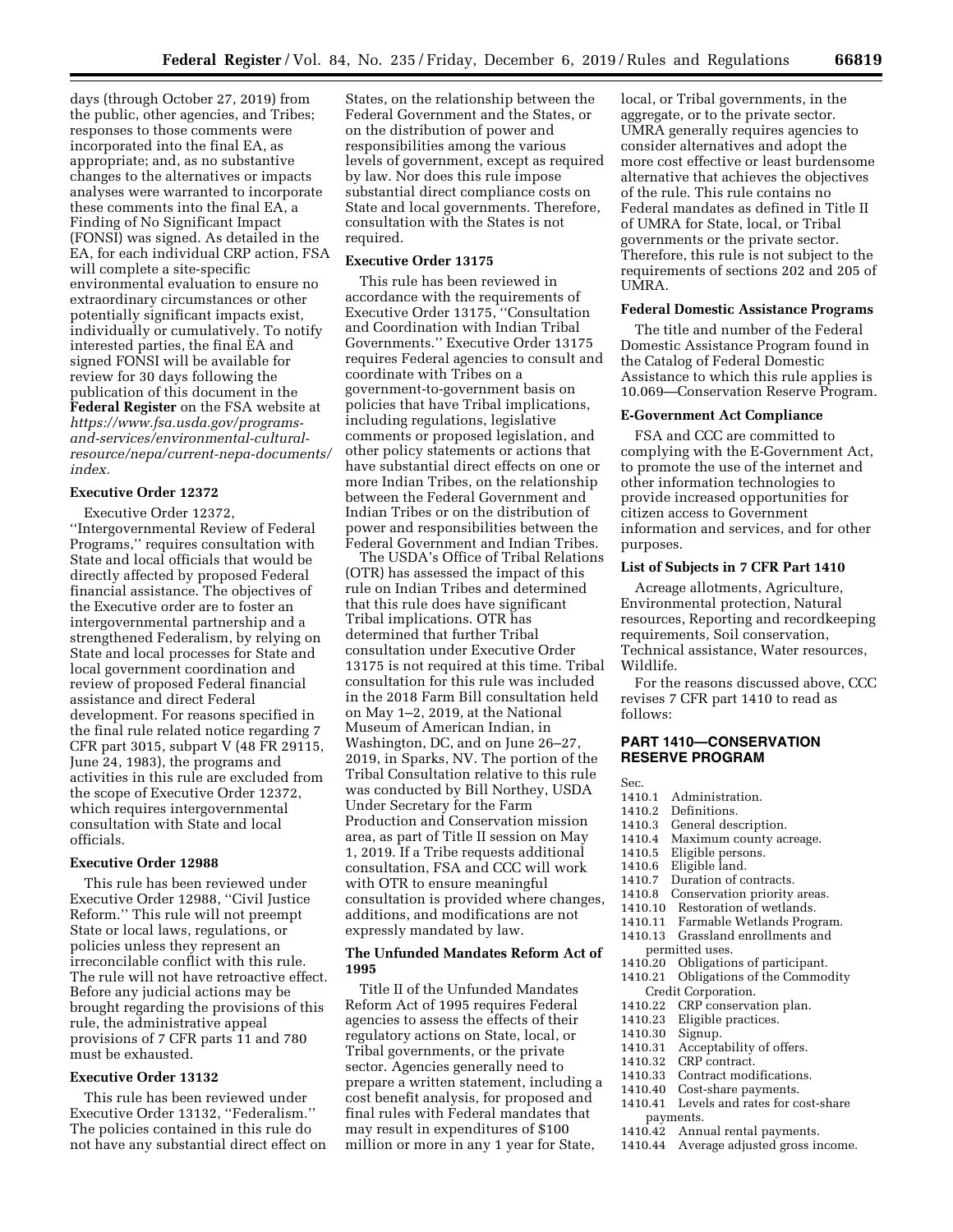- 1410.45 Incentive payments.
- 1410.51 Transfer of land.
- 1410.52 Violations.
- 1410.53 Executed CRP contract not in conformity with this part.
- 1410.54 Performance based upon advice or action of the U.S. Department of Agriculture.
- 1410.55 Access to land under CRP contract.
- 1410.56 Division of payments and provisions about tenants and sharecroppers.
- 1410.57 Payments not subject to claims.
- 1410.58 Assignments.
- 1410.59 Appeals.
- 1410.60 Scheme or device.
- 1410.61 Filing of false claims.
- 1410.62 Miscellaneous.
- 1410.63 Permissive uses.
- 1410.64 Transition Incentives Program. 1410.70 Soil Health and Income Protection
- Pilot Program.
- 1410.80 CLEAR 30 Pilot Program. 1410.90 Conservation Reserve
- Enhancement Program.

**Authority:** 15 U.S.C. 714b and 714c; 16 U.S.C. 3801–3847.

#### **§ 1410.1 Administration.**

(a) The Conservation Reserve Program (CRP) is administered under the general supervision and direction of the Executive Vice President, Commodity Credit Corporation (CCC), the Administrator, Farm Service Agency (FSA), or a designee, or the Deputy Administrator, FSA; and will be carried out by the FSA State and county committees (''State committees'' and ''county committees,'' respectively).

(b) State executive directors, county executive directors, and State and county committees do not have the authority to modify or waive any of the provisions in this part unless specifically authorized by the Deputy Administrator.

(c) The State committee may take any action authorized or required by this part to be taken by the county committee, but which has not been taken by such county committee, including, but not limited to:

(1) Correct or require a county committee to correct any action taken by such county committee that is not in accordance with this part; or

(2) Require a county committee to withhold taking any action that is not in accordance with this part.

(d) No delegation of authority herein to a State or county committee will preclude the Executive Vice President, CCC, the Administrator, FSA, or a designee, or the Deputy Administrator, from determining any question arising under this part or from reversing or modifying any determination made by a State or county committee.

(e) Data furnished by producers will be used to determine eligibility for CRP benefits. Furnishing the data is voluntary; however, the failure to provide data could result in CRP benefits being withheld or denied.

(f) Notwithstanding other provisions of this section, the suitability of land for permanent vegetative or water cover, factors for determining the likelihood of improved water quality, and adequacy of the planned practice to achieve desired objectives will be determined by the Natural Resource Conservation Service (NRCS) or other sources approved by the Deputy Administrator, in accordance with the Field Office Technical Guide (FOTG) of NRCS or other guidelines deemed appropriate by NRCS. In no case will such determination compel the Deputy Administrator to execute a CRP contract that the Deputy Administrator does not believe will serve the purposes of CRP established by this part. Any approved technical authority will use CRP guidelines established by the Deputy Administrator.

(g) The regulations in this part apply to all CRP contracts approved after December 6, 2019.

#### **§ 1410.2 Definitions.**

(a) The definitions in part 718 of this title apply to this part and all documents issued in accordance with this part, except as otherwise provided in this section.

(b) The following definitions also apply to this part:

*Agricultural commodity* means:

(i) Any crop planted and produced by annual tilling of the soil or on an annual basis by one-trip planters;

(ii) Sugarcane planted or produced in a State; or

(iii) Alfalfa and other multi-year grasses and legumes grown in a rotation practice as approved by CCC.

*Agricultural Conservation Easement Program (ACEP)* means the program that provides for the establishment of wetland easements on land under subtitle H of Title XII of the Food Security Act of 1985, as amended.

*Annual rental payment* means, unless the context indicates otherwise, the annual payment specified in the CRP contract that, subject to the availability of funds, is made to a participant to compensate a participant for placing eligible land in CRP, including any incentive payments that are not specifically cost-share payments. For purposes of this definition, practice incentive payments, and incentive payments related to forest management are not considered part of annual rental payments.

*Approved cover* means permanent vegetative cover or water cover specified in an approved CRP contract.

*Carrying capacity* has the same meaning as ''normal carrying capacity'' defined in part 1416 of this chapter.

*Commercial pond-raised aquaculture facility* means any earthen facility from which \$1,000 or more of freshwater food fish were sold or normally would have been sold during a calendar year.

*Common grazing practices* means grazing practices, including those related to forage and seed production, common to the area of the subject ranching or farming operation. Included are routine management activities necessary to maintain the viability of forage or browse resources that are common to the locale of the subject ranching or farming operation.

*Conservation district* means a political subdivision of a State, Indian Tribe, or territory, organized pursuant to the State or territorial soil conservation district law, or Tribal law. The subdivision may be a conservation district, soil conservation district, soil and water conservation district, resource conservation district, natural resource district, land conservation committee, or similar legally constituted body.

*Conservation plan* means a record of the participant's decisions and supporting information for treatment of a unit of land or water, and includes a schedule of operations, activities, and estimated expenditures needed to solve identified natural resource problems by devoting eligible land to permanent vegetative cover, trees, water, or other comparable measures.

*Conservation priority area* means an area designated with adverse water quality, wildlife habitat, or other natural resource impacts related to agricultural production activities or to assist agricultural producers to comply with Federal and State environmental laws or to meet other conservation needs.

*Conserving use* means a use of land that meets crop rotation requirements, as specified by CCC, for: Alfalfa, multiyear grasses, and legumes planted during 2012 through 2017; for summer fallow during 2012 through 2017; or for land on which the CRP contract expired during the period 2012 through 2017 and on which the grass cover required by the CRP contract continues to be maintained as though still enrolled. Land that meets this definition of ''conserving use'' will be considered to have been planted to an agricultural commodity for the purposes of eligibility specified in § 1410.6(b)(1).

*Considered planted* means land devoted to a conserving use during the crop year or during any of the 2 years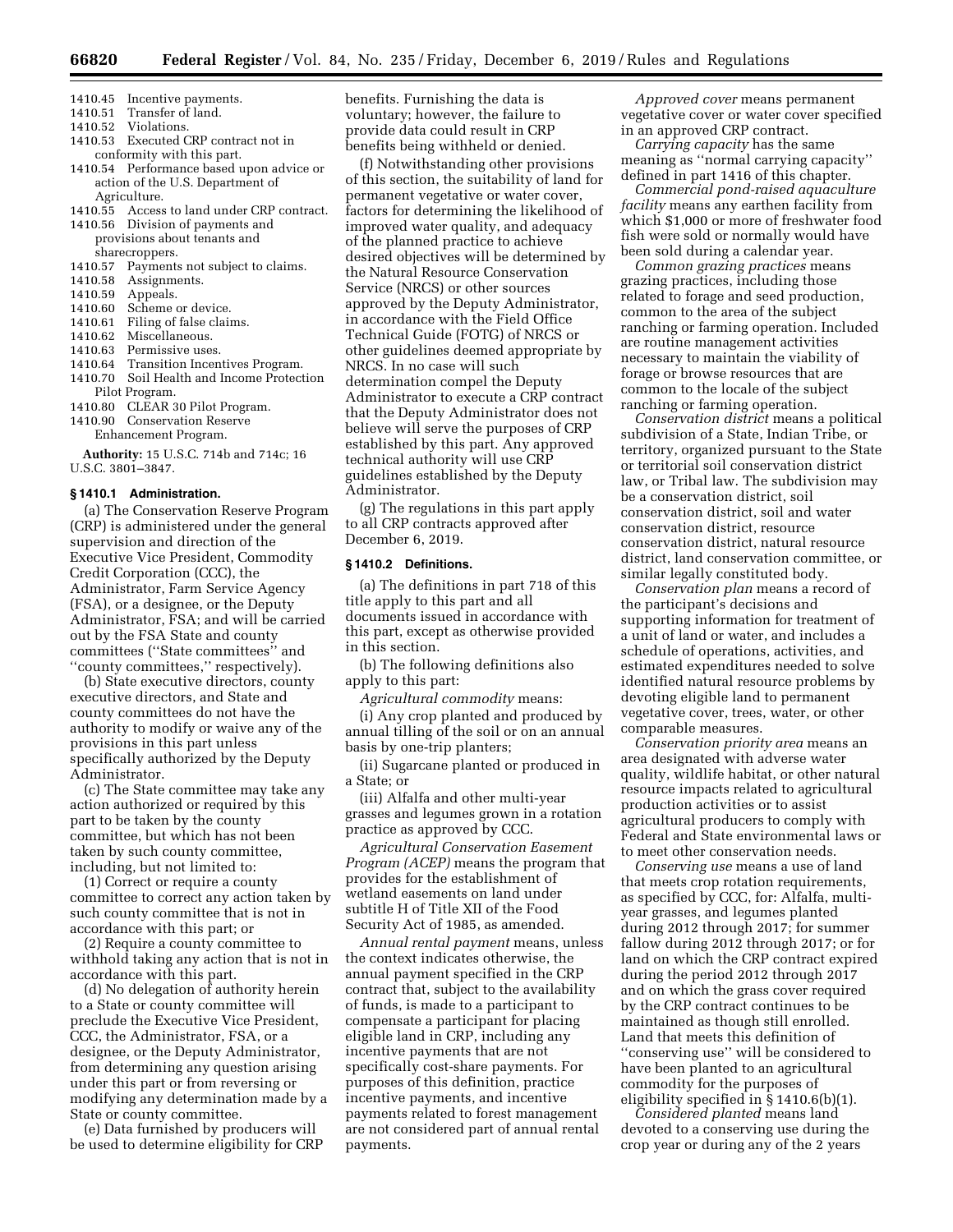preceding the crop year if the contract expired; cropland enrolled in CRP; or land for which the producer received for prevented planting credit in accordance with part 718 of this title.

*Contour grass strip* means a vegetation area that follows the contour of the land that complies with the FOTG and a conservation plan developed under this part.

*Contract period* means the term of the CRP contract.

*Cost-share payment* means, unless the context indicates otherwise, the payment made by CCC to assist CRP participants in installing the practices required in a CRP contract.

*Cropland* means land defined as cropland in part 718 of this title, except for land in terraces that are no longer capable of being cropped.

*Eligible partner* means a State, political subdivision of a State, nongovernmental organization, or an Indian Tribe.

*Erodibility index (EI)* means an index, as prescribed by CCC, used to determine the inherent erodibility from either from water or wind, but not both combined, of a soil in relation to the soil loss tolerance for that soil.

*Federally-owned land* means land owned by the Federal Government or any department, instrumentality, bureau, or agency thereof, or any corporation whose stock is wholly owned by the Federal Government.

*Field border* means a strip of permanent vegetation established at the edge or around the perimeter of a field the purpose of which is to provide food and cover for quail and upland birds in cropland areas.

*Field Office Technical Guide (FOTG)*  means the official USDA guidelines, criteria, and standards for planning and applying conservation treatments and conservation management systems. It contains detailed information on the conservation of soil, water, air, plant, animal resources, and cultural resources applicable to the local area for which it is prepared. (See *[https://](https://www.nrcs.usda.gov/wps/portal/nrcs/main/national/technical/fotg/) [www.nrcs.usda.gov/wps/portal/nrcs/](https://www.nrcs.usda.gov/wps/portal/nrcs/main/national/technical/fotg/) [main/national/technical/fotg/](https://www.nrcs.usda.gov/wps/portal/nrcs/main/national/technical/fotg/)* to access

your State FOTG.) *Field windbreak, shelterbelt, and living snowfence* mean a vegetative

barrier with a linear configuration composed of trees, shrubs, or other vegetation, that are designated as such in a conservation plan and that are planted for the purpose of reducing wind erosion, controlling snow, improving wildlife habitat, or conserving energy.

*Filter strip* means a strip or area of vegetation immediately adjacent and parallel to an eligible water body, the

purpose of which is to remove nutrients, sediment, organic matter, pesticides, and other pollutants from surface runoff and subsurface flow by deposition, absorption, plant uptake, and other processes, thereby reducing pollution and protecting surface water and subsurface water quality and of a width determined appropriate for such purpose.

*Forb* means any herbaceous plant other than those in the grass family.

*Grassland* means land described in  $§ 1410.6(d).$ 

*Grass waterway* means a shaped or graded channel that is established with suitable vegetation to convey surface water from terraces, diversions, or other water concentrations without causing erosion or flooding using a broad and shallow cross section to a stable outlet.

*Highly erodible land* means land determined to have an EI equal to or greater than 8 on the acreage offered.

*Improved rangeland or pastureland*  means grazing land permanently producing naturalized forage species that receives varying degrees of periodic cultural treatment to enhance forage quality and yields and is primarily consumed by livestock.

*Indian Tribe* means any Indian Tribe, band, nation, or other organized group, or community, including pueblos, rancherias, colonies and any Alaska Native Village, or regional or village corporation as defined in or established pursuant to the Alaska Native Claims Settlement Act (43 U.S.C. 1601–1629h), which is recognized as eligible for the special programs and services provided by the United States to Indians because of their status as Indians.

*Infeasible to farm* means an area of land that is too small or isolated to be economically farmed, or is otherwise suitable for such classification.

*Local FSA office* means the FSA county office serving the area in which the FSA records are located for the farm or ranch.

*Offer* means, unless the context indicates otherwise, if required by CCC, the per-acre rental payment requested by the owner or operator in such owner's or operator's request to participate in the CRP.

*Perennial crop* means a crop that is produced from the same root structure for 2 or more years.

*Permanent vegetative cover* means perennial stands of approved combinations of certain grasses, legumes, forbs, shrubs and trees for the contract period.

*Permanent wildlife habitat* means a vegetative cover with the specific purpose of providing habitat, food, or cover for wildlife and protecting other environmental concerns for the contract period.

*Practice* means a conservation, wildlife habitat, or water quality measure with appropriate operations and management as agreed to in the conservation plan to accomplish the desired program objectives according to CRP and FOTG standards and specifications as a part of a conservation management system.

*Prairie strip* means a strip(s) of diverse, dense, herbaceous, predominately native perennial vegetation designed and positioned on the landscape to most effectively address soil erosion and water quality by intercepting surface and subsurface water flow to remove nutrients, sediment, organic matter, pesticides, and other pollutants by deposition, absorption, plant uptake, denitrification, and other processes, and thereby reduce pollution and protect surface and subsurface water quality while providing food and cover for wildlife.

*Primary nesting season* means the nesting season for birds in the local area that are economically significant, in significant decline, or conserved in accordance with Federal or State law, as determined by CCC in consultation with the State technical committee established as specified in part 610 of this title.

*Riparian buffer* means a strip or area of vegetation immediately adjacent and parallel to an eligible water body of sufficient width, the purpose of which is to remove nutrients, sediment, organic matter, pesticides, and other pollutants from surface runoff and subsurface flow by deposition, absorption, plant uptake, and other processes, thereby reducing pollution and protecting surface water and subsurface water quality, and to provide shade to reduce water temperature for improved habitat for aquatic organisms and supply large woody debris for aquatic organisms and habitat for wildlife.

*Shrubland* means land where the dominant plant species are shrubs, which are plants that are persistent, have woody stems, and a relatively low growth habit.

*Socially disadvantaged farmer or rancher* means a farmer or rancher who is a member of a socially disadvantaged group whose members have been subjected to racial or ethnic prejudice because of their identity as members of a group without regard to their individual qualities. Socially disadvantaged groups include the following and no others unless approved in writing by CCC: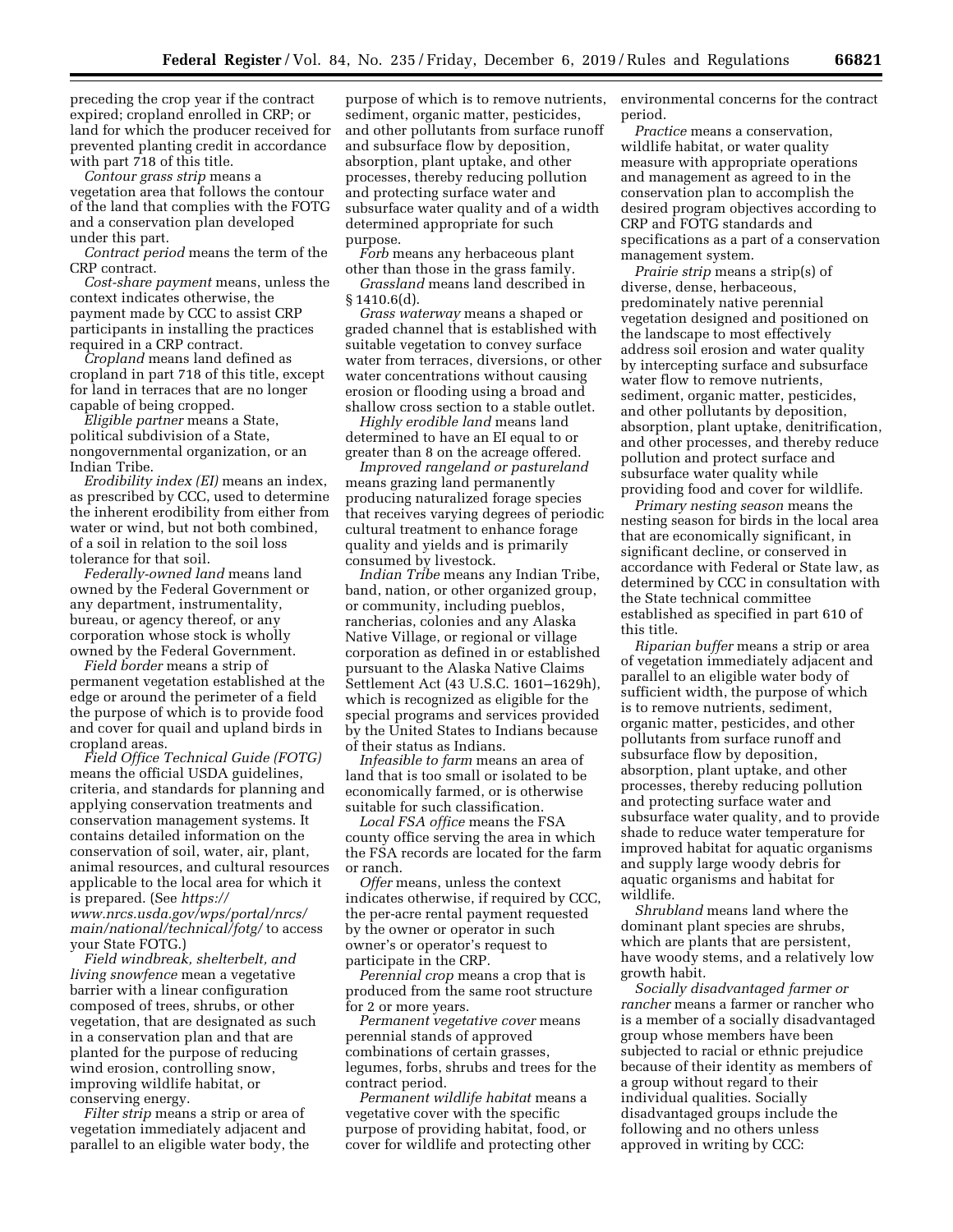(i) American Indians or Alaskan Natives;

(ii) Asians or Asian-Americans;

(iii) Blacks or African Americans;

(iv) Hispanics; and

(v) Native Hawaiians or other Pacific Islanders.

*Soil loss tolerance (T)* means the maximum average annual erosion rate specified in the FOTG that will not adversely impact the long-term productivity of the soil.

*State* means State agencies, departments, districts, county or city governments, municipalities or any other State or local government of the State.

*State Technical Committee* means a committee established pursuant to part 610 of this title to provide information, analysis, and recommendations to the U.S. Department of Agriculture.

*Technical assistance* means assistance in regard to determining the eligibility of land and practices, implementing and certifying practices, ensuring CRP contract performance, and providing annual rental rate surveys. The technical assistance provided in connection with CRP to owners or operators, as approved by CCC, includes, but is not limited to:

(i) Technical expertise, information, and tools necessary for the conservation of natural resources on land;

(ii) Technical services provided directly to farmers, ranchers, and other eligible entities, including, but not limited to, conservation planning, technical consultation, and assistance with design and implementation of conservation practices; and

(iii) Technical infrastructure, including activities, processes, tools, and agency functions needed to support delivery of technical services, including, but not limited to, technical standards, resource inventories, training, data, technology, monitoring, and effects analyses.

*Violation* means an action or inaction by the participant, either intentional or unintentional, that would cause the participant to no longer be eligible for all or a portion of cost-share payments, incentive payments, or annual rental payments.

*Water cover* means flooding of land by water either to develop or restore shallow water areas for wildlife or wetlands, or as a result of a natural disaster.

*Wellhead protection area* means the area designated by EPA or the appropriate State agency with an Environmental Protection Agency approved Wellhead Protection Program for water being drawn for public use, as defined for public use by the Safe Drinking Water Act, as amended.

*Wetland* means land defined as wetland in accordance with provisions of part 12 of this title.

*Wetlands Reserve Program (WRP)*  means the program authorized by part 1467 of this chapter in which eligible persons enter into long-term agreements to restore and protect wetlands.

#### **§ 1410.3 General description.**

(a) Under CRP, CCC will enter into contracts with eligible producers to convert eligible land to an approved cover during the contract period in return for financial and technical assistance.

(b) A producer must obtain and adhere, for the contract period, to a conservation plan prepared in accordance with CCC guidelines and the other provisions of § 1410.22.

(c) The objectives of the CRP are to cost-effectively reduce water and wind erosion, protect the Nation's long-term capability to produce food and fiber, reduce sedimentation, improve water quality, create and enhance wildlife habitat, and other objectives including, as appropriate, addressing issues raised by State, regional, and national conservation initiatives and encouraging more permanent conservation practices, including, but not limited to, tree planting.

#### **§ 1410.4 Maximum county acreage.**

(a) Except as provided in paragraph (b) of this section the maximum cropland acreage that may be placed in CRP and the wetland reserve easements of WRP and ACEP, as appropriate, may not exceed 25 percent of the total cropland in the county. No more than 15 percent of the cropland in a county may be subject, in the aggregate, to a wetland reserve easement.

(b) The restrictions in paragraph (a) of this section:

(1) May be waived by CCC as follows:

(i) If such waiver would not adversely affect the local economy of the county and that operators in the county are having difficulties complying with conservation plans implemented under part 12 of this title; or

(ii) If the cropland, in a county, is enrolled under provisions as specified in § 1410.90, provided that the county government concurs with such waiver.

(2) Do not apply to cropland that is:

(i) Subject to an easement and enrolled in CRP as a shelterbelt or windbreak; or

(ii) Designated with subclass w in the land capability classes IV through VIII because of severe use limitations due to soil saturation or inundation, as determined by NRCS.

(c) The restrictions on acreage enrollment in this section are in addition to any other restrictions imposed by law.

## **§ 1410.5 Eligible persons.**

(a) To be eligible to enter into a CRP contract in accordance with this part, a person must be an owner, operator, or tenant of eligible land and:

(1) If an operator of eligible land seeks to participate without the owner's participation, then such operator must have operated such land for either at least 12 months prior to the close of the applicable signup period for enrollments under announced signup periods, or for at least 12 months prior to submitting an offer under continuous signup periods as provided in § 1410.30(b); further, such operator must provide satisfactory evidence to CCC that such operator will be in control of such eligible land for the full term of the contract period;

(2) If an owner of eligible land, such owner must have owned such land for either at least 12 months prior to the close of the applicable signup period for enrollment under announced signup periods, or for at least 12 months prior to submitting an offer for continuous signup periods as provided in § 1410.30(b), unless:

(i) The new owner acquired such land by will or succession as a result of the death of the previous owner;

(ii) The only ownership change in the 12-month period occurred due to foreclosure on the land, and the owner of the land, immediately before the foreclosure, exercised a timely right of redemption from the mortgage holder in accordance with State law; or

(iii) The circumstances of the acquisition present adequate assurance that a new owner of such eligible land did not acquire such land for the purpose of placing it in the CRP; or

(3) If a tenant, then the participation of an eligible owner or operator is also required.

(b) The provisions of this section do not apply to beginning, socially disadvantaged, or veteran farmers or ranchers who are eligible participants in the Transition Incentives Program as specified in § 1410.64.

## **§ 1410.6 Eligible land.**

(a) The provisions of paragraphs (b), (c), and (d) of this section do not apply to:

(1) The Transition Incentives Program as specified in § 1410.64;

(2) The Soil Health and Income Protection Pilot Program as specified in § 1410.70; or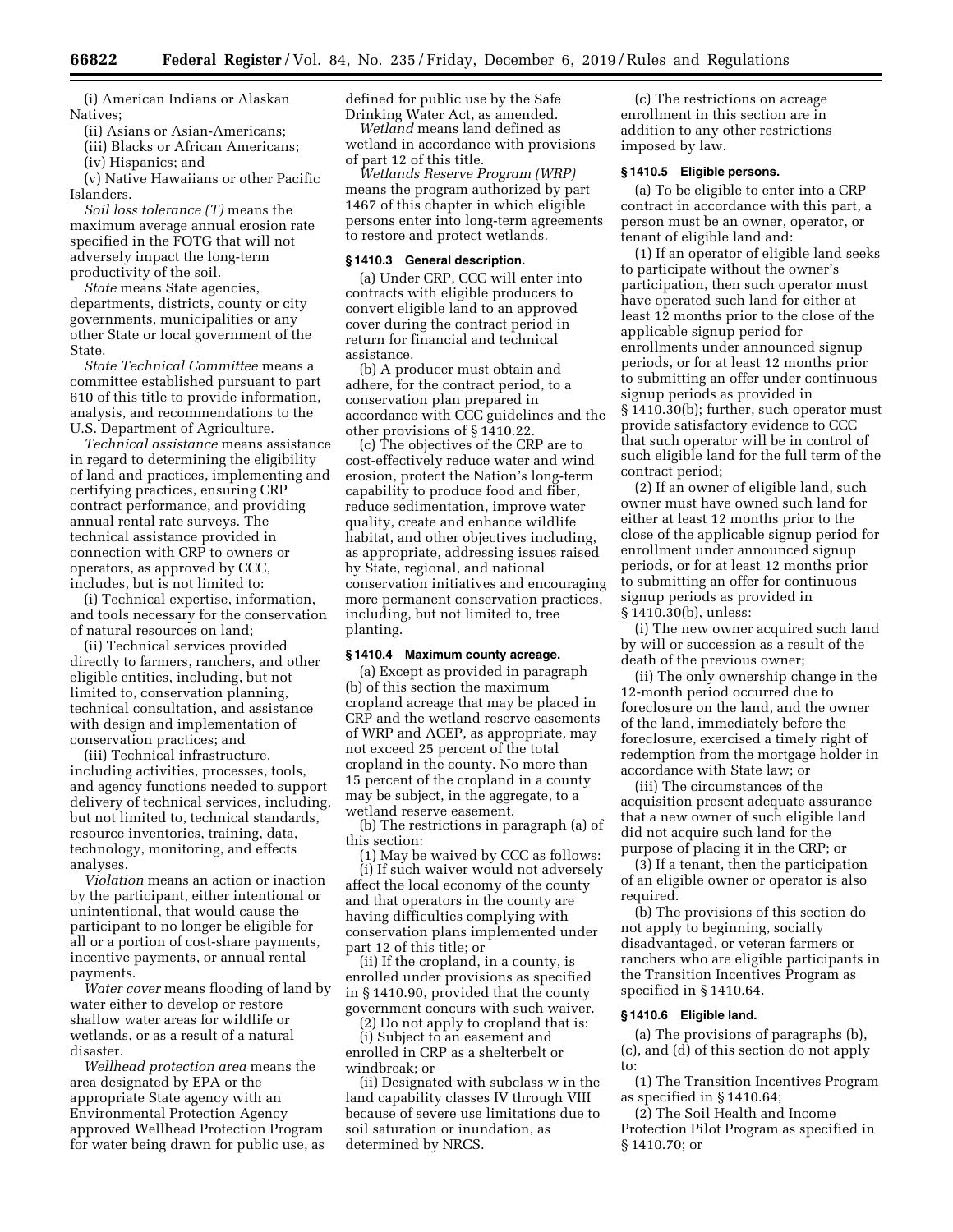(3) The Clean Lakes, Estuaries, and Rivers 30 (CLEAR 30) Pilot Program as specified in § 1410.80.

(b) To be eligible for CRP, land must be one of the following:

(1) Cropland that:

(i) Has been annually planted or considered planted to an agricultural commodity in 4 of the 6 crop years from 2012 through 2017, provided that field margins that are incidental to the planting of crops may also be considered qualifying cropland; and

(ii) Is physically and legally capable of being planted in a normal manner to an agricultural commodity;

(2) Marginal pasture land that:

(i) Is located immediately adjacent and parallel to an eligible stream, other water body, or wetland, but excluding such areas as gullies or sod waterways or similar areas; and

(ii) Is capable, when permanent grass, forbs, shrubs, or trees are grown, or when planted with appropriate vegetation for the area, including vegetation suitable for wetland restoration or wildlife habitat, of either substantially reducing sediment or nutrient runoff that otherwise would be delivered to the adjacent eligible stream or water body, or serving other water quality purposes;

(3) Acreage enrolled in CRP during the final year of the contract period, unless such land is federally-owned, provided the scheduled expiration date of the current CRP contract is before the effective date of the new CRP contract;

(4) Land that meets the criteria specified in paragraph (d) of this section; or

(5) Land that meets all of the criteria in paragraphs (b)(5)(i) through (iii) of this section, which land will then be considered as land enrolled in CRP in the final year of the contract period, and therefore will be eligible to be offered for enrollment in CRP until September 30, 2020, provided the effective starting date of the new CRP contract is on or before October 1, 2020:

(i) The land was enrolled in CRP under a CRP contract, with a contract period of greater than 14 years, that expired on September 30, 2017, or September 30, 2018;

(ii) There was no opportunity for reenrollment of the land in CRP prior to the end of the contract period; and

(iii) The conservation practice and approved cover under the expired CRP contract has been maintained in accordance with the terms of the expired CRP contract.

(c) Land qualifying under paragraph (b)(1) of this section must also meet at least one of the following criteria to be eligible for CRP:

(1) Be a field or portion of a field that: (i) Is suitable for use as a permanent wildlife habitat, prairie strip, contour grass strip, grass waterway, field windbreak, shelterbelt, living snowfence, field border, or other suitable uses;

(ii) Poses an off-farm environmental threat or a threat of continued degradation of productivity due to soil salinity if permitted to remain in production, including any applicable recharge area;

(iii) Is an area determined eligible for CRP based on wetland or wellhead protection area criteria; or

(iv) Is suitable for use as a filter strip or riparian buffer, and the land:

(A) Is located immediately adjacent and parallel to an eligible stream, other water body, or wetland, but excluding such areas as gullies or sod waterways or similar areas; and

(B) Is capable, when permanent grass, forbs, shrubs, or trees are grown, or when planted with appropriate vegetation for the area, including vegetation suitable for wetland restoration, of either substantially reducing sediment or nutrient runoff that otherwise would be delivered to the adjacent eligible stream, or water body, or serving other water quality purposes;

(2) Be non-irrigated or irrigated cropland that would facilitate a net savings in groundwater or surface water of the agricultural operation of the producer, only as approved by CCC;

(3) Be a portion of the field not enrolled in CRP, if either:

(i) More than 50 percent of the field is enrolled as a riparian buffer or filter strip; or

(ii) More than 75 percent of the field is enrolled as a conservation practice other than a riparian buffer or filter strip; and

(iii) With respect to both paragraphs (c)(3)(i) and (ii) of this section, the remainder portion of the field is determined to be infeasible to farm and enrolled at an annual payment rate not to exceed the maximum annual calculated soil rental rate approved by CCC;

(4) Be contributing to the degradation of water quality or posing an on-site or off-site environmental threat to water quality if such land remains in production;

(5) Be devoted to certain covers that are established and maintained according to the FOTG, provided such land is not required to be maintained as such under any life-span obligations;

(6) Have an EI of greater than or equal to 8 calculated by using the weighted average of the EI's of soil map units within the acreage offered;

(7) Be within a State or federally identified wellhead protection area;

(8) Be within a designated conservation priority area; or

(9) Notwithstanding paragraph (b)(1) of this section, be cropland devoted to a perennial crop; such cropland will only be eligible for continuous signup practices authorized by § 1410.30(b) and practices authorized under a Conservation Reserve Enhancement Program agreement as specified in § 1410.90.

(d) Notwithstanding paragraph (b) or (c) of this section, to be eligible under a grassland signup as specified in § 1410.30(c), the land must be one of the following:

(1) Land that:

(i) Contains forbs or shrubland, including improved rangeland and pastureland, for which grazing is the predominant use;

(ii) Is located in an area historically dominated by grassland; and

(iii) Is able to provide habitat for animal and plant populations of significant ecological value if the land is retained in its current use or restored to a natural condition; or

(2) Land that is enrolled in CRP in the final year of the contract period, provided the scheduled expiration date of the current CRP contract is the day before the effective starting date of the new CRP contract, and the provisions of paragraph (d)(1) of this section are met.

(e) Notwithstanding paragraphs (b), (c), and (d) of this section and §§ 1410.64, 1410.70, and 1410.80, land will be ineligible for enrollment if the land is one of the following:

(1) Federally-owned land;

(2) Land on which the use of the land is either restricted through deed or other restriction prior to enrollment in CRP prohibiting the production of agricultural commodities, or requires any resource-conserving measures, during any part of the contract period;

(3) Land already enrolled in the CRP, unless authorized by paragraph (b)(3) of this section and § 1410.80;

(4) Land for which Tribal, State, or other local laws, ordinances, or other regulations require any resource conserving or environmental protection measures or practices, and the owners or operators of such land have been notified in writing of such requirements, except, such land may be eligible for enrollment in CRP if:

(i) The land is, at the time of offer, enrolled in CRP under an approved Conservation Reserve Enhancement Program agreement that was in effect on December 20, 2018, and was initially approved before January 1, 2014, including any amended or successor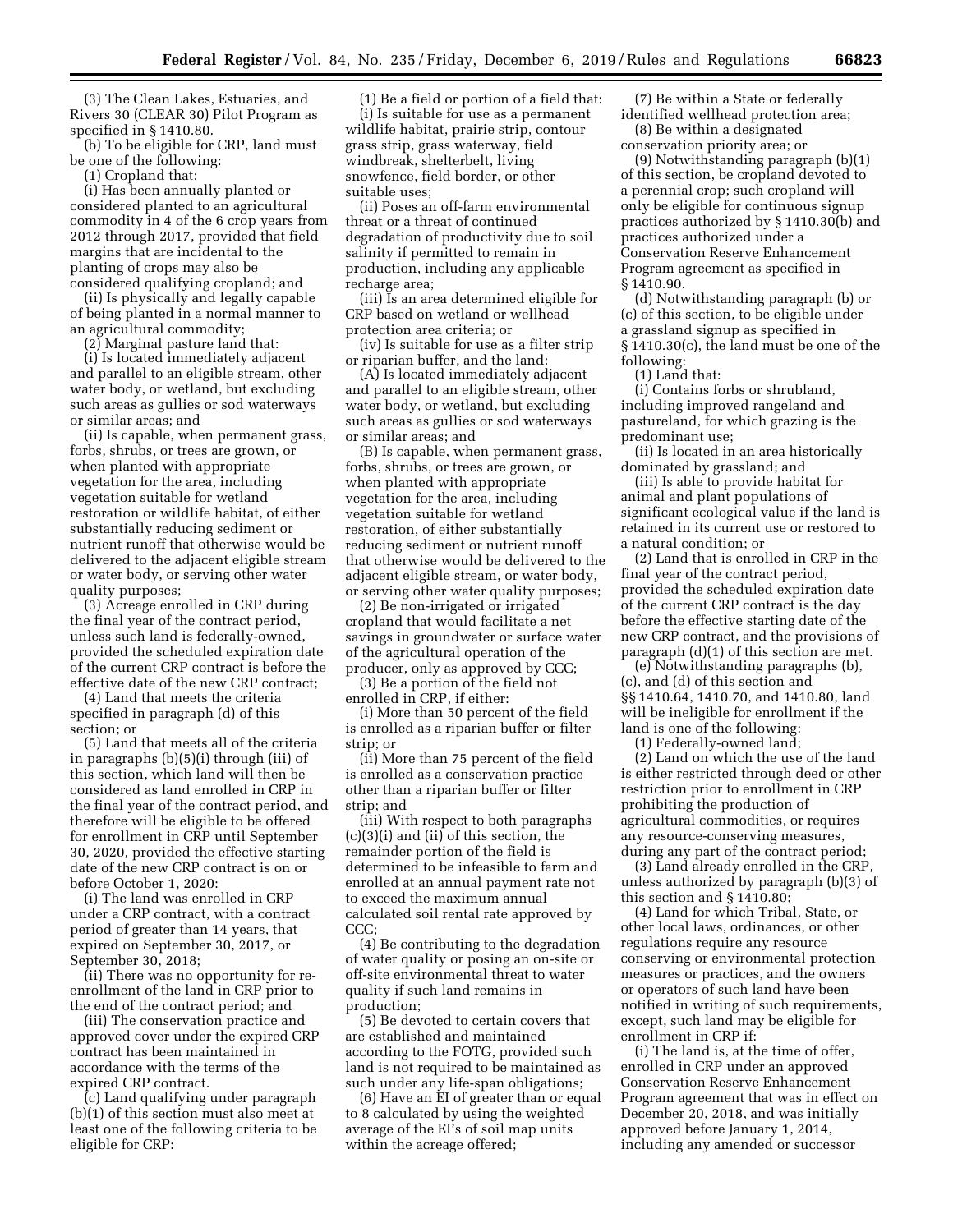Conservation Reserve Enhancement Program agreement; provided, that the CRP contract under which the land is enrolled is in the final year of the contract period, and the scheduled expiration date of the current CRP contract is before the effective starting date of the new CRP contract; or

(ii) The land is such other land in the State that CCC determines is both otherwise eligible for CRP and appropriate for enrollment in CRP; and

(iii) The land is enrolled in exchange for a 25 percent reduction to the annual rental payment that would otherwise be paid for such land were no such laws, ordinances, or regulations in effect;

(5) Land that is required to be used, or otherwise dedicated to mitigate actions undertaken, or planned to be undertaken, on other land, or to mitigate other actions taken by landowners or operators; or

(6) Land devoted to hardwood trees that has been re-enrolled in CRP one or more times while it was devoted to hardwood trees; however, such ineligibility does not extend to:

(i) Forested wetlands enrolled under a Conservation Reserve Enhancement Program agreement or under a continuous signup as specified in § 1410.30(b);

(ii) Riparian buffers; and (iii) Shelterbelts.

## **§ 1410.7 Duration of contracts.**

(a) In general, except as provided in paragraphs (b) and (c) of this section and §§ 1410.70 and 1410.80, the CRP contract period will be for a term of at least 10 years, and up to no more than 15 years.

(b) The CRP contract period for land enrolled under a grassland signup as specified in § 1410.30(c) will be for a term of 10 years or 15 years, as requested by the producer.

(c) CRP contracts for land devoted to hardwood trees, shelterbelts, windbreaks, and wildlife corridors will be for a term of 10 years to 15 years, as requested by the producer.

(d) All CRP contracts will expire on September 30 of the final calendar year of the contract period.

#### **§ 1410.8 Conservation priority areas.**

(a) Subject to CCC approval, a State agency may submit proposals for conservation priority areas within guidelines established by CCC. Such submission must clearly define conservation and environmental objectives, and provide analysis of how CRP can cost-effectively address such objectives. Generally, the total acreage of all conservation priority areas, in aggregate, will not total more than 25

percent of the cropland in a State unless there are identified and documented exceptional environmental needs.

(b) A region may be eligible for designation as a priority area only if the region has actual significant adverse water quality, wildlife habitat, or other natural resource impacts related to activities of agricultural production, or if the designation helps agricultural producers to comply with Federal and State environmental laws.

(c) Conservation priority area designations will expire after 5 years unless re-designated, except they may be withdrawn before 5 years by CCC.

(d) In those areas designated as conservation priority areas under this section, cropland is considered eligible for enrollment according to § 1410.6(c)(8) based on identified environmental concerns. These concerns may include water quality, such as assisting agricultural producers to comply with nonpoint source pollution requirements or wildlife habitat (especially for threatened and endangered species or those species that may become threatened and endangered).

## **§ 1410.10 Restoration of wetlands.**

(a) An owner or operator who entered into a CRP contract on land that is suitable for restoration to wetlands or that was restored to wetlands while under such CRP contract, may, if approved by CCC, subject to any restrictions as may be imposed by law, apply to transfer such land from CRP to a wetland reserve easement under WRP or ACEP, as appropriate. Transferred land will be terminated from CRP effective the day a WRP or ACEP wetland reserve easement is filed. Participants will receive a prorated CRP annual payment for the part of the year the land was enrolled in CRP as specified in § 1410.42. Cost-share payments or applicable incentive payments need not be refunded unless specified by CCC.

(b) [Reserved]

#### **§ 1410.11 Farmable Wetlands Program.**

(a) In addition to other allowable enrollments, eligible land may be enrolled in the CRP through the Farmable Wetlands Program (FWP).

(b) Eligible owners and operators may enroll land in FWP provided that the land:

(1) Is a wetland, including a converted wetland, that has been planted or considered planted to an agricultural commodity during at least 3 of the immediately preceding 10 crop years and that does not exceed the size

limitations specified in paragraph (d) of this section;

(2) Is enrolled to be a constructed wetland that is to be developed so as to receive surface and subsurface flow from row crop agricultural production and is designed to provide nitrogen removal in addition to other wetland functions and that does not exceed the size limitations specified in paragraph (d) of this section;

(3) Was a commercial pond-raised aquaculture facility in any year during the period of calendar years 2002 through 2007; or

(4) Was cropped, after January 1, 1990, and before December 31, 2002, at least 3 of 10 crop years, was subject to the natural overflow of a prairie wetland, and does not exceed the size limitations specified in paragraph (d) of this section.

(c) In addition, land may be enrolled through FWP if the land is buffer acreage that provides protection for and is contiguous to land otherwise eligible under paragraph (b) of this section, subject to the provisions of paragraph (d) of this section.

(d) Total enrollment in CRP under this section may not exceed 750,000 acres. In addition, the maximum size of land enrolled under this section may not exceed:

(1) 40 contiguous acres per tract, for land made eligible by paragraph (b)(1) of this section;

(2) 40 contiguous acres per tract, for land made eligible by paragraph (b)(2) of this section;

(3) 20 contiguous acres for land made eligible by paragraph (b)(4) of this section, not to exceed 40 acres per tract; or

(4) A suitable buffer for lands added under paragraph (c) of this section.

(e) All participants subject to a CRP contract under this section must agree to establish and maintain, as appropriate, the practice described in paragraph (b) of this section in accordance with FOTG including, as appropriate, restoring the hydrology of the wetland and establishing vegetative cover (which may include emerging vegetation in water and bottomland hardwoods, cypress, and other appropriate tree species in shallow water areas).

(f) Offers for contracts under this section must be submitted under continuous signup provisions as specified in § 1410.30(b).

(g) The annual rental payment for land enrolled under this section will be determined in accordance with the provisions of § 1410.42 for cropland. In addition, any incentive payments in the form of annual rental payments provided for enrolling filter strips under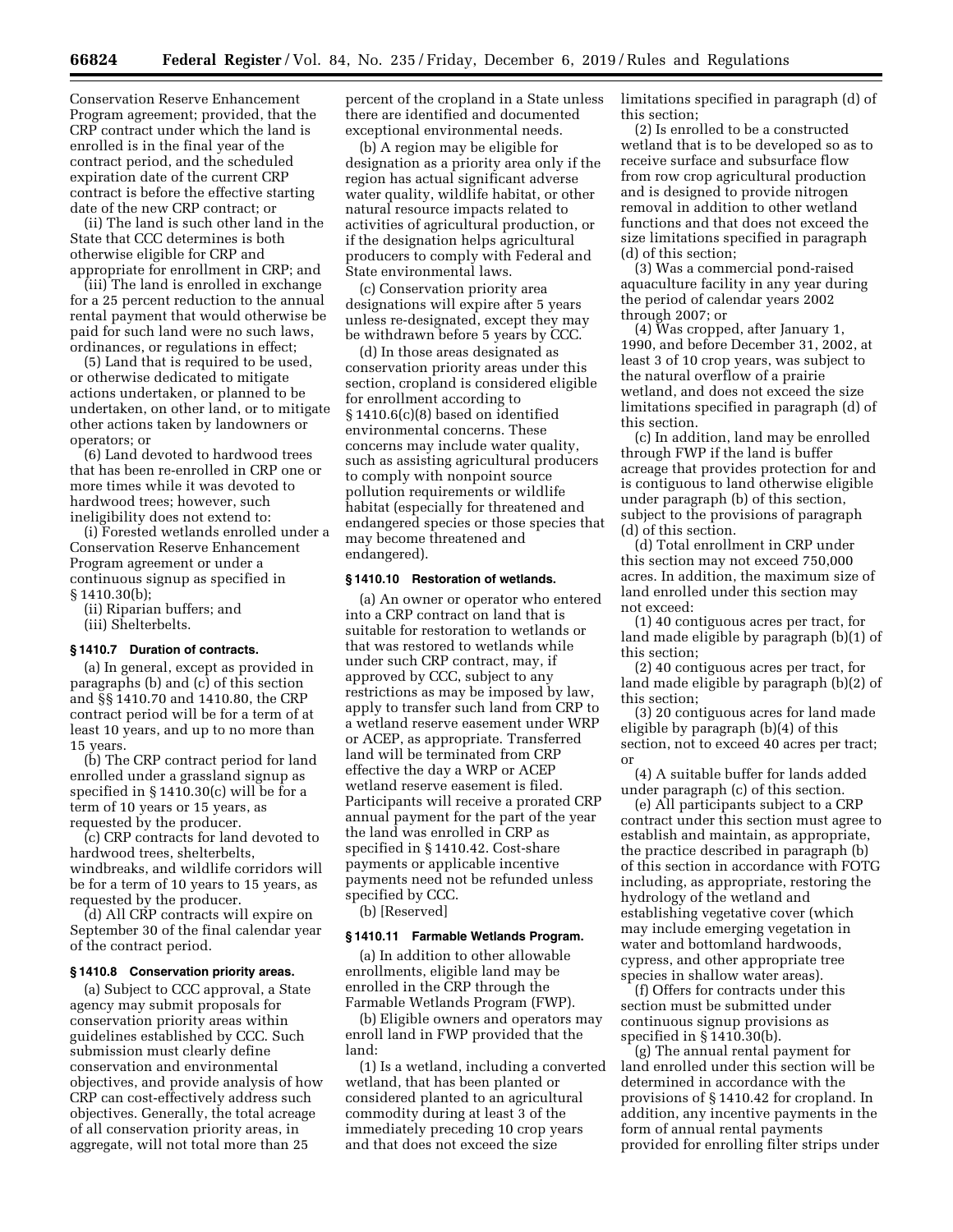this part will also be provided to participants who enroll land under this section, provided the participant has a share of the annual rental payment greater than zero.

## **§ 1410.13 Grassland enrollments and permitted uses.**

(a) Land may be enrolled in CRP under a grassland signup as specified in §§ 1410.30(c) and 1410.31(e) and (f).

(b) Grassland enrollments will generally be administered under all the provisions of this part, except where specific provisions apply only to grassland enrollments.

(c) Land enrolled in CRP under a grassland signup may be eligible for the Transition Incentives Program as specified in § 1410.64.

(d) The following activities may be permitted on grassland enrolled in CRP according to an approved conservation plan:

(1) Common grazing practices, including maintenance and necessary cultural practices, in a manner that is consistent with maintaining the viability of grassland, forb, and shrub species appropriate to the locality;

(2) Haying, mowing, or harvesting for seed production, subject to appropriate restrictions during the primary nesting season;

(3) Fire pre-suppression, fire-related rehabilitation, and construction of firebreaks;

(4) Grazing related activities, such as fencing and livestock watering facilities; and

(5) Other activities, when the manner, number, intensity, location, operation, and other features associated with such activity will not adversely affect the grassland resources or related conservation values protected under the CRP contract.

#### **§ 1410.20 Obligations of participant.**

(a) All participants subject to a CRP contract must agree to:

(1) Carry out the terms and conditions of such CRP contract;

(2) Implement the conservation plan, which is part of such CRP contract, in accordance with the schedule of dates included in such conservation plan unless CCC determines that the participant cannot fully implement the conservation plan for reasons beyond the participant's control, and CCC agrees to a modified plan; however, a contract will not be terminated for failure to establish an approved vegetative or water cover on the land if:

(i) The failure to plant or establish such approved cover was due to excessive rainfall, flooding, or drought;

(ii) The land subject to the CRP contract on which the participant could practicably plant or establish to such approved cover, is planted or established to such approved cover; and

(iii) The land on which the participant was unable to plant or establish such approved cover is planted or established to such approved cover after the wet or drought conditions that prevented the planting or establishment subside;

(3) Establish temporary vegetative cover either when required by the conservation plan or if the permanent approved cover cannot be timely established;

(4) Comply with part 12 of this title;

(5) Not allow grazing, harvesting, or other commercial or agricultural use of the land subject to such CRP contract, or the cover on such land, except as specified in this part;

(6) Establish and maintain the required vegetative or water cover and the required practices on the land subject to such CRP contract, and take other actions that may be required by CCC to achieve the desired environmental benefits, and to maintain the productive capability of the soil throughout the contract period;

(7) Comply with noxious weed laws of the applicable State or local jurisdiction on such land;

(8) Control, on land subject to such CRP contract, all weeds, insects, pests, and other undesirable species to the extent necessary to ensure that the establishment and maintenance of the approved cover as specified in the CRP conservation plan, and to avoid an adverse impact on surrounding land, taking into consideration water quality, wildlife, and other similar conservation factors;

(9) Be jointly and severally responsible, if the participant has a share of the annual rental payment greater than zero, with the other participants on the CRP contract, for compliance with the provisions of such CRP contract and the provisions of this part, and for any refunds or payment adjustments that may be required for violations of any of the terms and conditions of the CRP contract and this part; and

(10) On land devoted to trees, excluding windbreaks and shelterbelts, carry out thinning and similar conservation practices, as provided in the conservation plan to enhance the conservation benefits and wildlife habitat resources applicable to the CRP conservation practice on the land, and to promote forest management.

(b) [Reserved]

## **§ 1410.21 Obligations of the Commodity Credit Corporation.**

CCC will:

(a) Share up to 50 percent of the cost with participants of installing eligible practices specified in the conservation plan for which CCC determines that cost sharing is appropriate and in the public interest, and at the levels and rates of cost-sharing determined in accordance with the provisions of this part; and

(b) Pay to eligible participants for a period of years not in excess of the contract period an annual rental payment, including applicable and available incentive payments, in such amounts as may be specified in the CRP contract.

## **§ 1410.22 CRP conservation plan.**

(a) The producer must obtain a CRP conservation plan that complies with CCC guidelines and is approved by **NRCS** 

(b) The practices included in the conservation plan and agreed to by the participant must cost-effectively reduce erosion necessary to maintain the productive capability of the soil, improve water quality, protect wildlife or wetlands, protect a public wellhead, improve grassland, or achieve other environmental benefits as applicable. The participant must undertake maintenance activities on the land as needed throughout the contract period to implement the conservation plan.

(c) If applicable, a tree planting plan or forest stewardship plan must be developed and included in the conservation plan. Such tree planting or forest stewardship plan may allow up to 3 years to complete plantings if 10 or more acres of hardwood trees are to be established.

(d) If applicable, the conservation plan must address the goals included in the conservation priority area designation authorized under § 1410.8.

(e) Except for land enrolled under a grassland signup, as specified in § 1410.30(c), management activities must be conducted as needed throughout the contract period in accordance with an approved conservation plan. However, the planned management activity is not required in the case where a natural disaster or adverse weather event occurs that has the same effect of the planned management activity. CCC will not provide any cost-share payment for any management activities.

## **§ 1410.23 Eligible practices.**

(a) Eligible practices are those CRP practices specified in the conservation plan that meet all standards needed to cost-effectively: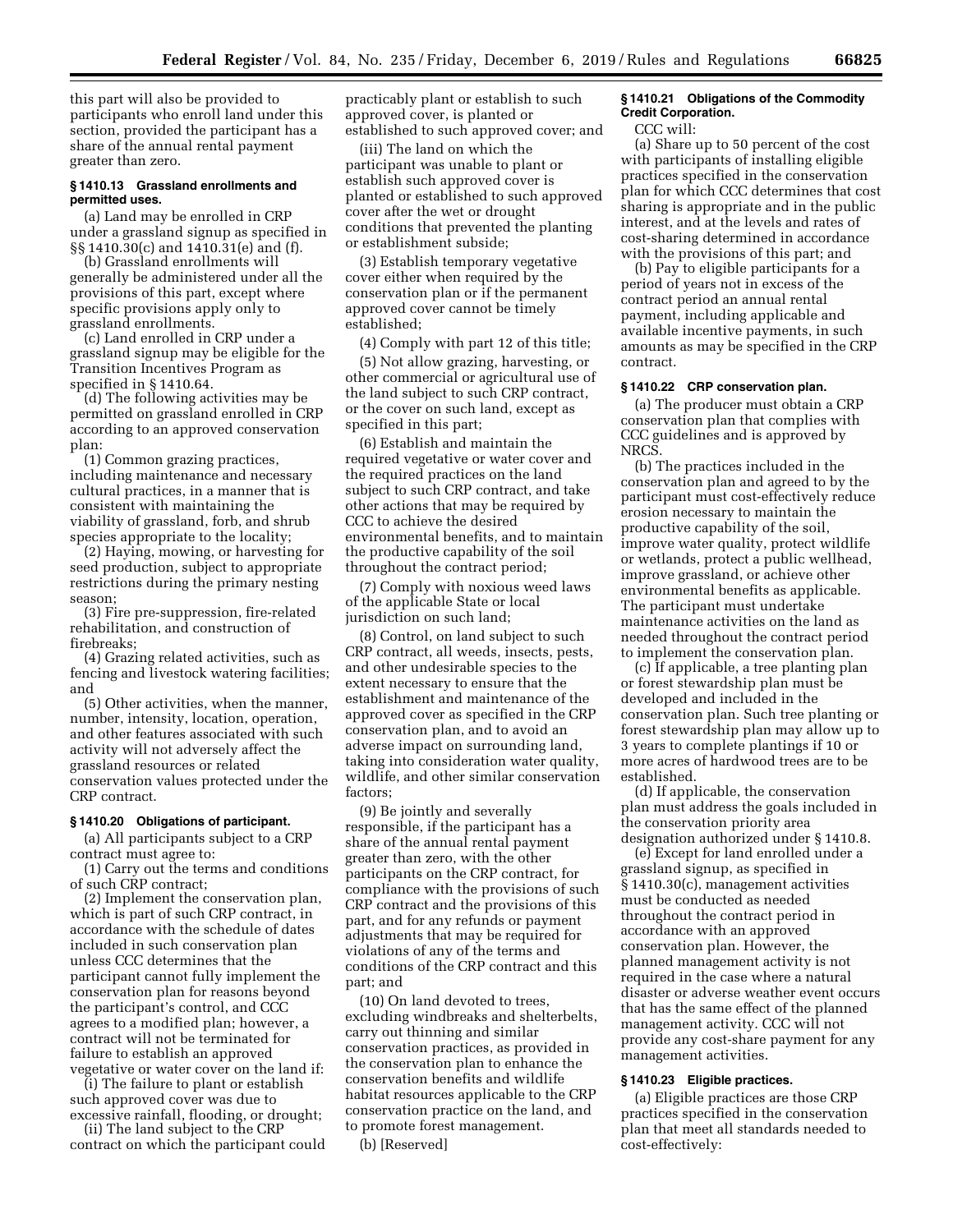(1) Establish permanent vegetative or water cover, including introduced or native species of grasses and legumes, trees, permanent wildlife habitat, and grassland improvements;

(2) Meet other environmental benefits, as applicable, for the CRP contract period; and

(3) Accomplish other purposes of **CRP** 

(b) Water cover is eligible cover for purposes of paragraph (a) of this section only if approved by CCC for purposes such as the enhancement of wildlife or the improvement of water quality. Such water cover will not include ponds for the purpose of watering livestock, irrigating crops, or raising aquaculture for commercial purposes.

## **§ 1410.30 Signup.**

(a) Offers for CRP contracts may be submitted only during signup periods as announced periodically by CCC, but not less often than once each year. Acceptability of otherwise eligible offers will be determined as provided in § 1410.31.

(b) Notwithstanding paragraph (a) of this section, CCC may hold a continuous signup for land to be devoted to particular uses. Generally, continuous signup is limited to those offers that provide appropriate environmental benefits, as determined by CCC, or that would otherwise rank highly under § 1410.31(b) and may include high priority practices including, but not limited to, filter strips, riparian buffers, shelterbelts, field windbreaks, living snowfences, grass waterways, shallow water areas for wildlife, salt-tolerant vegetation, prairie strips, field borders, and practices to benefit certain approved wetlands and public wellhead protection areas.

(c) Notwithstanding paragraph (a) or (b) of this section, offers to enroll acreage specified in § 1410.6(d) may be submitted only during signup periods as announced by CCC. At least 1 ranking period will be announced subsequent to the announcement of offers specified in paragraph (a) of this section. Eligible offers will be evaluated and ranked as provided in § 1410.31(e) and (f).

#### **§ 1410.31 Acceptability of offers.**

(a) Producers may submit offers for the amounts they are willing to accept as rental payments to enroll their acreage in CRP. The offers will, to the extent practicable, be evaluated on a competitive basis in which the offers selected will be those where the greatest environmental benefits relative to cost are generated, and provided that the offer is not in excess of the maximum acceptable payment rate established by

CCC for the acreage offered. Acceptance or rejection of any offer, however, will be in the sole discretion of CCC and offers may be rejected for any reason as determined needed to accomplish the goals of CRP.

(b) In evaluating offers, different factors may be considered by CCC for priority purposes to accomplish the goals of CRP. Such factors may include, but are not limited to:

(1) Soil erosion;

(2) Water quality (both surface and ground water);

(3) Wildlife benefits;

(4) Soil productivity; (5) Likelihood that enrolled land will remain in non-agriculture use beyond the contract period, considering, for example, tree planting, permanent wildlife habitat, or commitments by a participant to a State or other entity to extend the conservation plan; and

(6) Cost of enrolling acreage in CRP. (c) Notwithstanding paragraph (b) of this section, when all other appropriate factors are equivalent, CCC may give preference to offers from residents of the county or contiguous county where the offered land is located.

(d) Notwithstanding paragraph (a) of this section, acreage determined eligible for continuous signup, as provided in § 1410.30(b), may be automatically accepted in CRP if the:

 $(1)$  Land is eligible under § 1410.6;

(2) Producer is eligible under § 1410.5; and

(3) Producer accepts either the maximum payment rate CCC is willing to offer to enroll the acreage in CRP or a lesser rate.

(e) For grassland signup offers: (1) Notwithstanding paragraph (a) of this section, offers to enroll in CRP under grassland signup, as specified in § 1410.30(c), will be evaluated and ranked during an announced ranking period, on a competitive basis in which the offers selected will be those where the greatest environmental benefits relative to cost are generated, and further provided that:

(i) The offered land is eligible under § 1410.6(d);

(ii) The producer is eligible under § 1410.5;

(iii) The producer accepts either the maximum payment rate CCC is willing to offer to enroll the acreage in CRP, or a lesser rate; and

(iv) The offer ranks above the minimum ranking level needed for offer acceptance, as determined by CCC.

(2) Notwithstanding paragraph (e)(1) of this section, acceptance or rejection of any offer will be at the sole discretion of the CCC, and offers may be rejected for any reason as determined necessary

and appropriate to accomplish the goals of CRP.

(f) In ranking and evaluating grassland signup offers, different factors may be considered by CCC for priority purposes to accomplish the goals of CRP. Such factors may include, but are not limited to:

- (1) Existence of expiring CRP land;
- (2) Land at risk of development or conversion; and

(3) Land of ecological significance, including land that:

(i) May assist in the restoration of threatened or endangered species under the Endangered Species Act of 1973;

(ii) May assist in preventing a species from being listed as a threatened or endangered species under the

Endangered Species Act of 1973; or (iii) Improves or creates wildlife habitat corridors.

#### **§ 1410.32 CRP contract.**

(a) In order to enroll land in CRP, the producer must enter into a contract with CCC.

(b) The CRP contract is comprised of: (1) The terms and conditions for

participation in CRP; and

(2) The CRP conservation plan. (c) For offers:

(1) In order to enter into a CRP contract, the producer must submit an offer to participate as provided in § 1410.30.

(2) An offer to enroll land in CRP will be irrevocable for such period as is determined and announced by CCC. The producer will be liable to CCC for liquidated damages if the producer revokes an offer during the period in which the offer is irrevocable unless CCC determines to waive such liquidated damages.

(d) The CRP contract must, within the dates established by CCC, be signed by:

(1) The producer; and

(2) The owners of the land to be enrolled in the CRP and other eligible producers, if applicable.

(e) For the termination of CRP contracts:

(1) CRP contracts may be terminated in whole or in part by CCC before the end of the contract period if:

(i) The owner loses control of or transfers all or part of the acreage under the CRP contract and the new owner does not wish to continue the CRP contract;

(ii) The participant voluntarily requests in writing to terminate the contract, in whole or in part, and obtains approval from CCC;

(iii) The participant is not in compliance with the terms and conditions of the CRP contract;

(iv) All or part of the acreage under the CRP contract is enrolled in another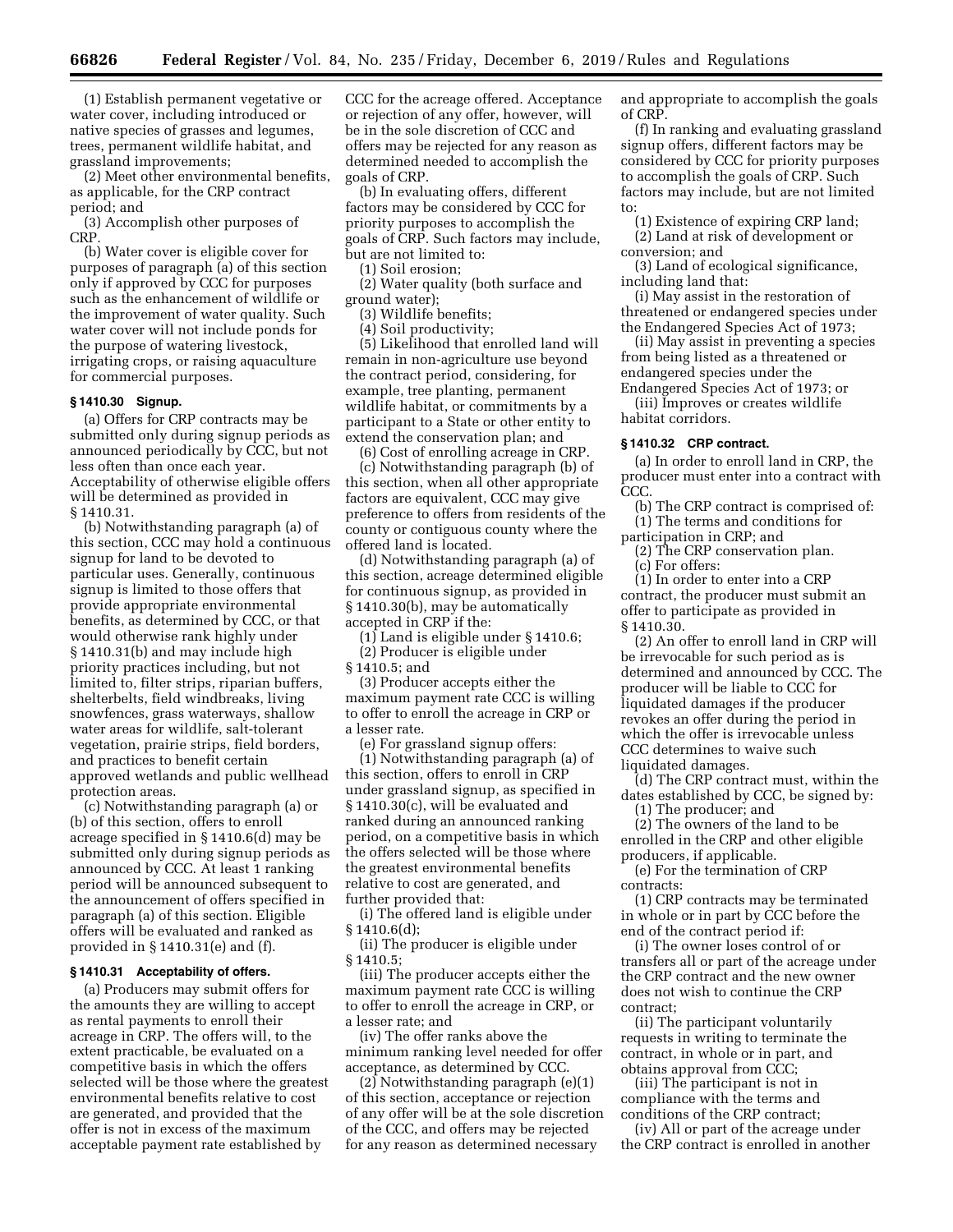Federal, State or local conservation program;

(v) The CRP practice fails or is not established after a certain time period and the cost of restoring the practice outweighs the benefits received from the restoration;

(vi) The CRP contract was approved based on erroneous eligibility determinations; or

(vii) Such termination is needed in the public interest, or is otherwise necessary and appropriate to further the goals of CRP.

(2) A participant whose CRP contract has been terminated, in whole or in part in accordance with paragraph (e)(1) of this section, must refund all or part of the payments made by CCC with respect to the CRP contract, plus interest, and must also pay liquidated damages as provided for in the CRP contract, if directed to do so by CCC.

(f) If a participant transfers all or part of the right and interest in, or right to occupancy of, land subject to a CRP contract and the new owner or operator becomes a successor to such contract within 60 days, or such other time as CCC determines to be appropriate, then such participant will not be required to refund previous payments received under the contract; provided, that no refunds of previous payments received will be required if such participant sells such land to, or such land is purchased for, the United States Fish and Wildlife Service; provided further, that no refunds of previous payments will be required if the person or entity to whom all or part of the right and interest in, or right of occupancy of, land subject to such contract reaches an agreement with CCC to modify the contract in a way that is consistent with the objectives of the program.

(g) The participants on a CRP contract will not be in violation of the terms of the CRP contract if:

(1) During the final year of the CRP contract period the land is enrolled in the Environmental Quality Incentives Program or Conservation Stewardship Program, as specified in parts 1466 and 1470 of this chapter, and the participant begins establishment of a practice under such programs; or

(2) During the 3 years prior to the end of the CRP contract period, the participant begins the certification process under the Organic Foods Production Act of 1990.

## **§ 1410.33 Contract modifications.**

(a) As agreed between CCC and the participant, a CRP contract may be modified in order to:

(1) Decrease acreage in CRP, provided that such modification will be

considered a partial termination for purposes of § 1410.32(e);

(2) Permit the production of an agricultural commodity under exceptional circumstances during a crop year on all or part of the land subject to the CRP contract;

(3) Facilitate the practical administration of CRP; or

(4) During the last 2 years of the CRP contract period, facilitate a transition of land subject to the contract to a beginning, socially disadvantaged, or veteran farmer or rancher for the purpose of returning some or all of the land into production using sustainable grazing or crop production methods. For purposes of this paragraph (a)(4), ''sustainable grazing and crop production methods'' will be considered methods that would be designed as part of an overall plan defined on an ecosystem level to be useful in the creation of integrated systems of plant and animal production practices that have a site specific application that would:

(i) Enhance the environment and the natural resource base;

(ii) Use nonrenewable resources efficiently; and

(iii) Sustain the economic viability of the farming operation.

(b) CCC may modify CRP contracts to add or substitute practices when:

(1) The installed practice failed to adequately provide for the desired environmental benefit through no fault of the participant; or

(2) The installed measure deteriorated because of conditions beyond the control of the participant; and

(3) Another practice will achieve at least the same level of environmental benefit.

(c) Offers to extend contracts may be made as allowed by law.

(d) For the transfer of land into WRP, ACEP, or other Federal or State programs:

(1) CCC may terminate or modify a CRP contract in whole or in part when the land is transferred into WRP, ACEP, or other Federal or State programs.

(2) For contracts terminated or modified for enrollment in other Federal or State programs, participants will not be required to refund CRP payments or pay interest and liquidated damages to CCC, as otherwise required under this part.

(3) Notwithstanding paragraph (d)(2) of this section, participants must refund CRP signup incentive payments if land in CRP containing a wetland reserve easement is enrolled in ACEP.

(e) During the final year of the CRP contract period, CCC will allow an owner or operator to make conservation and land improvements for economic use that facilitate maintaining protection of enrolled land after expiration of the CRP contract, but only under the following conditions:

(1) All provisions are identified in an approved CRP conservation plan;

(2) Land improved in accordance with paragraph (e) of this section will not be eligible to be re-enrolled in CRP for 5 years after end of the CRP contract period; and

(3) CCC will reduce the final annual rental payment otherwise payable under the CRP contract by an amount commensurate with the economic value of the activity carried out.

## **§ 1410.40 Cost-share payments.**

(a) Cost-share payments will be made available to the participant if an eligible practice, or an identifiable unit thereof, including fencing and water distribution, has been installed in compliance with the appropriate standards and specifications. Cost-share payments are not subject to the provisions of § 1410.42(d).

(b) Except as provided in paragraph (c) of this section, cost-share payments will not be made to the same owner or operator on the same acreage for any eligible practices that have been previously established, or for which such owner or operator has received cost-share assistance from any other Federal agency.

(c) Cost-share payments may be authorized for the replacement or restoration of practices for which costshare payments have been previously allowed under CRP, only if:

(1) Replacement or restoration of the practice is needed to achieve adequate erosion control, enhance water quality, wildlife habitat, or increase protection of public wellheads, or other conservation measures approved by CCC;

(2) The failure of the original practice was due to reasons beyond the control of the participant; and

(3) The benefits that would be received from the replacement or restoration of the practice outweighs the cost of replacing or restoring the practice.

(d) Limitations on cost-share payments include:

(1) The cost-share payment made to a participant will not exceed the participant's actual contribution to the eligible costs of establishing the practice.

(2) The amount of the cost-share payments, including practice incentive payments, may not be an amount that, when added to such assistance from other sources, exceeds 100 percent of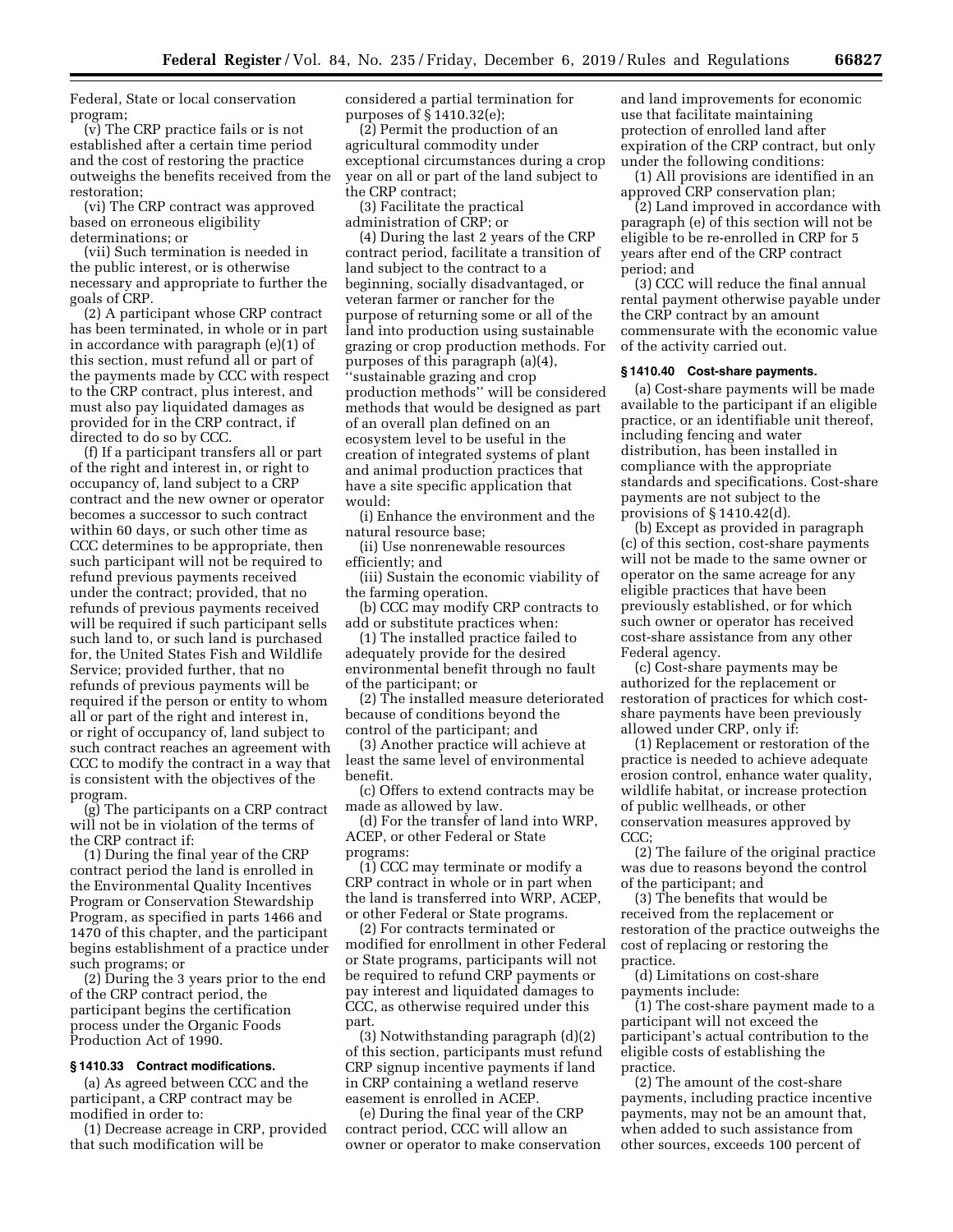the actual cost of establishing the practice.

(e) CCC will not make cost-share payments with respect to a CRP contract if any other Federal cost-share assistance has been, or is being, made with respect to the land subject to such CRP contract. Participants must refund to CCC all cost-share payments received under this part if other Federal costshare assistance is received with respect to the same land.

(f) CCC may make cost-share payments for thinning of existing tree stands to benefit wildlife habitat and other resource conditions on enrolled land.

(g) In addition to cost-share payments, a practice incentive payment will be made available to a participant to whom CCC has made a cost-share payment after a determination that an eligible practice has been installed in compliance with the appropriate standards and specifications. The practice incentive payment will be considered a cost-share payment for purposes of this part, and is not subject to the provisions of § 1410.42(d). A practice incentive payment will be provided only for land enrolled under:

(1) Continuous sign-up as provided in § 1410.30(b); or

(2) The Conservation Reserve Enhancement Program as provided in § 1410.90.

## **§ 1410.41 Levels and rates for cost-share payments.**

(a) CCC will not pay more than 50 percent of either the actual or average cost of installing eligible practices specified in the conservation plan.

(b) The average cost of performing a practice may be based on recommendations from the State Technical Committee. Such cost may be the average cost in a State, a county, or a part of a State or county.

(c) If there is any other sources of cost-share assistance:

(1) A participant may, in addition to any payment under this part, receive cost-share assistance, rental or easement payments, tax benefits, or other payments from a State or a private organization in return for enrolling lands in CRP.

(2) A participant may not receive or retain CRP cost-share payments if other Federal cost-share assistance is provided for such acreage under any law.

(d) Notwithstanding paragraphs (a) and (b) of this section, cost-share payments for eligible seed related to the establishment of approved cover will not exceed 50 percent of the actual cost of the eligible seed mixture.

(e) Practice incentive payments will not exceed an amount equal to 50 percent of the actual cost of installing the eligible practice specified in the conservation plan.

## **§ 1410.42 Annual rental payments.**

(a) Subject to the availability of funds, annual rental payments will be made in such amount and in accordance with such time schedule as specified in the CRP contract.

(b) Annual rental payments are based on a weighted average soil rental rate, marginal pastureland rental rate, or grassland rate, as appropriate, and may include an incentive payment as a portion of the annual payment for specified practices. A per-acre national maximum rental payment rate may also be established by CCC for certain categories of CRP offers and contracts.

(c) The annual rental payment will be divided among the participants on a CRP contract as agreed to in such CRP contract.

(d) Limitations on annual rental payments include:

(1) The maximum amount of annual rental payments that a person or entity may receive, directly or indirectly, under CRP for any fiscal year must not exceed \$50,000. The regulations in part 1400 of this chapter will be used to determine if the limit has been reached or exceeded.

(2) Notwithstanding paragraph (d)(1) of this section, annual rental payments received by a rural water district or association for land enrolled in CRP for the purpose of protecting a wellhead may exceed \$50,000.

(e) In the case of a contract succession, annual rental payments will be divided between the predecessor and the successor participants as agreed to among the participants and approved by CCC. If there is no agreement among the participants, annual rental payments will be divided in such manner deemed appropriate by CCC, and such distribution may be prorated based on the actual days of ownership of the property by each party.

(f) CCC will prepare a schedule for each county that shows the maximum soil rental rate CCC may pay and which may be supplemented to reflect special contract requirements. Such schedule may be calculated for cropland based on the relative productivity of soils within the county using NRCS data and local FSA average cash rental estimates. For marginal pastureland, rental rates will be based on estimates of the prevailing rental values of marginal pastureland in riparian areas. Grassland rental rates will be based on not more than 75 percent of the estimated grazing value of the land. The schedule will be available in the local FSA office and will indicate, when appropriate, that:

(1) Offers by producers who request rental payments greater than the maximum payment rate for their offer will be rejected:

(2) Offers submitted under continuous signup authorized at § 1410.30(b) may be accepted without further evaluation when the requested payment rate is less than or equal to the maximum payment rate for the offer; and

(3) Otherwise qualifying offers will be ranked competitively based on factors established under § 1410.31 in order to provide the most cost-effective environmental benefits.

(g) In the case of an owner or operator who transfers acreage to a wetland reserve easement in accordance with § 1410.10, annual rental payments will be prorated based on the actual number of days the transferred acreage was enrolled in CRP.

## **§ 1410.44 Average adjusted gross income.**

(a) Benefits under this part will not be available to persons or entities whose average adjusted gross income exceeds \$900,000 for the 3 taxable years preceding the most immediately preceding complete taxable year, or who otherwise do not meet the AGI requirements specified in part 1400 of this chapter.

(b) The limit specified in paragraph (a) of this section may be waived in accordance with part 1400, subpart F, of this chapter.

#### **§ 1410.45 Incentive payments.**

(a) A signup incentive payment will be made to eligible participants only for the initial enrollment of certain land that is enrolled under:

(1) A continuous signup authorized in § 1410.30(b) for land to be devoted to particular uses as determined by CCC; and

(2) A Conservation Reserve Enhancement Program as specified in § 1410.90 for land to be devoted to particular uses as determined by CCC.

(b) The signup incentive payment will be:

(1) An amount equal to 32.5 percent of the amount of the first annual rental payment for the land referred to in paragraph (a) of this section, as determined by CCC;

(2) Divided among the participants on a CRP contract in accordance with their share of the annual rental payment as agreed to in such CRP contract;

(3) Considered an annual rental payment and thus subject to the provisions in § 1410.42(d); and

(4) Made only after the CRP contract is approved by CCC.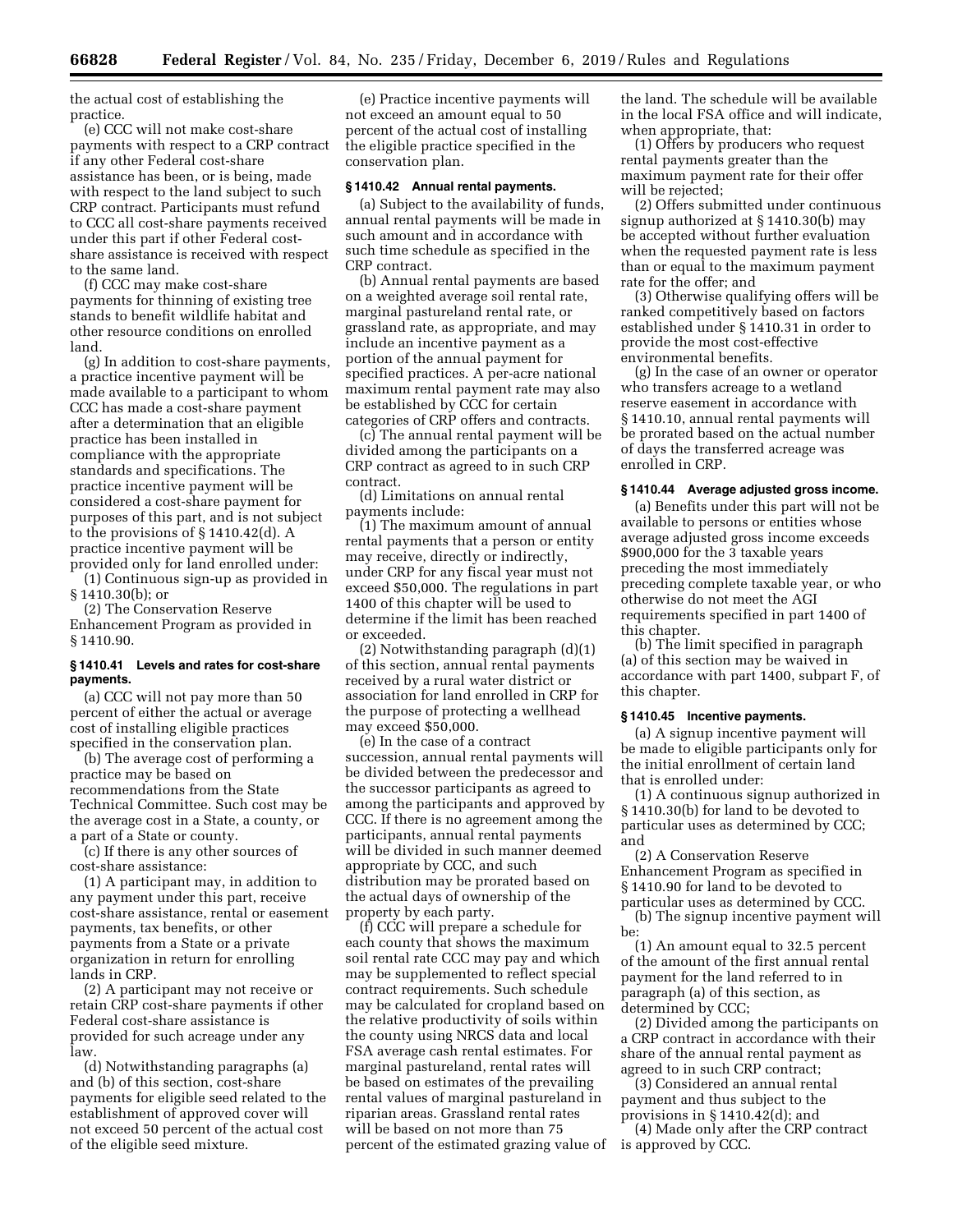(c) A signup incentive payment will not be made for land that was previously enrolled in CRP or land currently enrolled in CRP that is reenrolled.

(d) CCC may make incentive payments to owners and operators of enrolled land in an amount sufficient to encourage proper tree thinning and other practices to improve the condition of resources, promote forest management, or enhance wildlife habitat. Incentive payments for such tree thinning and other practices will:

(1) Not exceed 100 percent of the total cost of the practice;

(2) Only be available for practices outlined in the tree planting plan under the approved CRP conservation plan;

(3) Only be made to the extent that funds are available; and

(4) Not exceed \$200,000 per person or entity.

(e) Additional financial incentives may be provided to participants whose contracts are expected to provide especially high environmental benefits. Such incentives will be considered annual rental payments and subject to the provisions in § 1410.42(d).

## **§ 1410.51 Transfer of land.**

(a) If a new owner or operator purchases or obtains the right and interest in, or right to occupancy of, the land subject to a CRP contract, such new owner or operator may be approved by CCC as a participant to a new CRP contract for the transferred land. Such new owner or operator must assume all obligations of the CRP contract of the previous participant.

(b) Cost-share payments will be made by CCC to the participant who established the practice.

(c) Annual rental payments to be paid during the fiscal year when the land was transferred will be divided between the new participant and the previous participant in the manner specified in § 1410.42.

(d) If a participant transfers all or part of the right and interest in, or right to occupancy of, land subject to a CRP contract and the new owner or operator does not become a successor to such CRP contract within 60 days, or such other time period as CCC determines to be appropriate, then such CRP contract will be terminated with respect to the affected portion of such land and the original participant:

(1) Forfeits all rights to any future payments for that acreage; and

(2) Will refund all previous payments received under the CRP contract by the participant(s) or prior participants, plus interest and liquidated damages, except as otherwise agreed to by CCC.

(e) Federal agencies acquiring property, by foreclosure or otherwise, that contains CRP contract acreage cannot be a party to the CRP contract by succession. However, through an addendum to the CRP contract, if the current operator of the property is one of the CRP contract participants, such operator may continue to receive payments under such CRP contract if:

(1) The property is maintained in accordance with the terms of the CRP contract;

(2) Such operator continues to be the operator of the property; and

(3) Ownership of the property remains with such Federal agency.

#### **§ 1410.52 Violations.**

(a) If a participant fails to carry out the terms and conditions of a CRP contract, CCC may terminate the CRP contract in whole or in part.

(b) If the CRP contract is terminated in whole or in part by CCC in accordance with paragraph (a) of this section, the participant will:

(1) Forfeit all rights to further payments under such CRP contract for the terminated acres, and refund all payments previously received for the terminated acres, plus interest; and

(2) Pay liquidated damages to CCC in an amount as specified in the contract.

## **§ 1410.53 Executed CRP contract not in conformity with this part.**

If, after a CRP contract is approved by CCC, it is discovered that such CRP contract is found to contain material errors of fact or is not in conformity with this part, CCC may terminate or offer to modify the CRP contract in whole or in part.

#### **§ 1410.54 Performance based upon advice or action of the U.S. Department of Agriculture.**

The provisions of part 718 of this title relating to performance based upon the action or advice of an authorized representative of the U.S. Department of Agriculture are applicable to this part.

## **§ 1410.55 Access to land under CRP contract.**

(a) Any representative of the U.S. Department of Agriculture, or designee thereof, will, for purposes related to CRP, be provided by the producer or participant, as the case may be, with access to land that is:

(1) The subject of an offer for a contract under this part; or

(2) Under a CRP contract or otherwise subject to this part.

(b) For land identified in paragraph (a) of this section, the producer or participant will provide the representative with access to examine records for the land to determine land classification, erosion rates, or for other purposes, and to determine whether the terms and conditions of the CRP contract are being met.

#### **§ 1410.56 Division of payments and provisions about tenants and sharecroppers.**

(a) Payments received under this part will be divided as specified in the applicable CRP contract and CCC will ensure that producers who would have an interest in acreage being offered receive treatment that is equitable. CCC may refuse to enter into a contract when there is a disagreement among producers seeking enrollment as to a producer's eligibility to participate in the CRP contract as a tenant and there is insufficient evidence to indicate whether the producer seeking participation as a tenant does or does not have an interest in the acreage offered for enrollment in CRP.

(b) CCC may remove an operator or tenant from a CRP contract when:

(1) The operator or tenant requests in writing to be removed from the CRP contract;

(2) The operator or tenant files for bankruptcy and the trustee or debtor in possession fails to affirm the contract, to the extent permitted by applicable bankruptcy laws;

(3) The operator or tenant dies during the CRP contract period and the administrator of the estate fails to succeed to the contract; or

(4) A court of competent jurisdiction orders the removal from the CRP contract of the operator or tenant and such order is received by CCC.

(c) In addition to paragraph (b) of this section, tenants must maintain their tenancy throughout the CRP contract period in order to remain on a CRP contract. Tenants who fail to maintain tenancy on the acreage under CRP contract, including failure to comply with applicable State law, may be removed from a CRP contract by CCC. CCC will assume the tenancy is being maintained unless notified otherwise by a party to the CRP contract.

## **§ 1410.57 Payments not subject to claims.**

Subject to part 3 of this title, any payment or portion thereof due any person under this part will be allowed without regard to questions of title under State law, and without regard to any claim or lien in favor of any creditor, except agencies of the United States Government.

#### **§ 1410.58 Assignments.**

Participants may assign the right to receive cash payments, in whole or in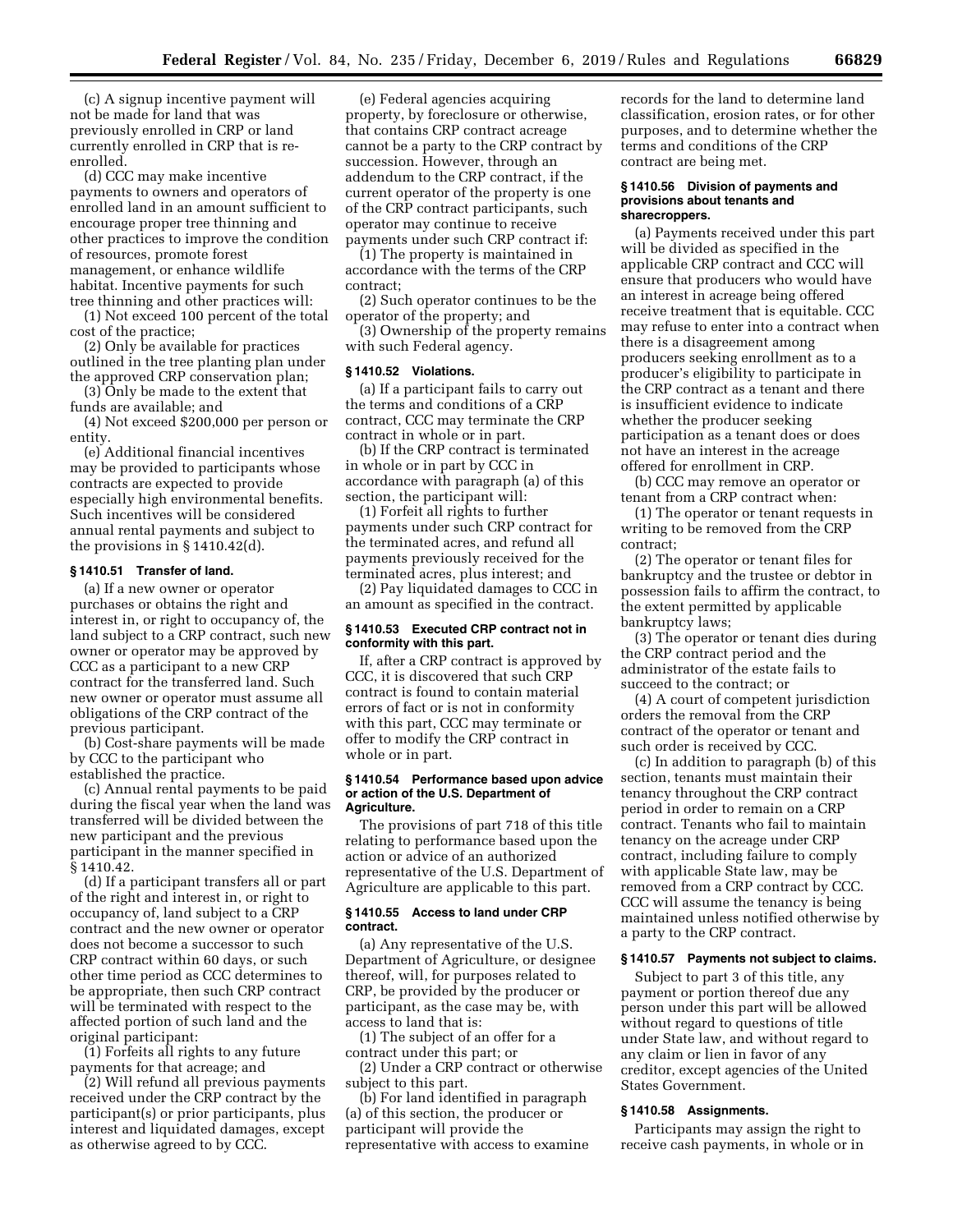part, as provided in part 1404 of this chapter.

#### **§ 1410.59 Appeals.**

(a) Except as provided in paragraph (b) of this section, a participant or producer seeking participation may appeal or request reconsideration of an adverse determination in accordance with the administrative appeal regulations at parts 11 and 780 of this title.

(b) Determinations by NRCS assigned to make such determination for CCC may be appealed in accordance with procedures established in part 614 of this title.

## **§ 1410.60 Scheme or device.**

(a) If CCC determines that a person has employed a scheme or device to defeat the purposes of this part, or any part of any CCC or USDA program, payment otherwise due or paid such person during the applicable period may be required to be refunded with interest as determined by CCC.

(b) A scheme or device includes, but is not limited to, coercion, fraud, misrepresentation, depriving any other person of cost-share, incentive, or annual rental payments, or obtaining a payment that otherwise would not be payable.

(c) A new owner or operator or tenant of land subject to a CRP contract, and who succeeds to the CRP contract, must report in writing to CCC any interest of any kind in such land that is retained by a previous participant. The interest will include a present, future, or conditional interest, reversionary interest, or any option, future or present, on such land, and any interest of any lender in the land where the lender has, will, or can legally obtain, a right of occupancy to such land or an interest in the equity in the land other than an interest in the appreciation in the value of the land occurring after the loan was made. Failure to fully disclose interest will be considered a scheme or device.

#### **§ 1410.61 Filing of false claims.**

If CCC determines that any participant has knowingly supplied false information or has knowingly filed a false claim, such participant will be ineligible for payments under this part with respect to the fiscal year in which the false information or claim was filed and the CRP contract may be terminated, in which case a full refund of all prior payments may be demanded. False information or false claims include, but are not limited to, claims for payment for practices that do not comply with the conservation plan. Any amounts paid under these

circumstances must be refunded, plus interest as determined by CCC and any amounts otherwise due to the participant will be withheld. The remedies provided for in this section will be in addition to any and all other remedies, criminal and civil, that may apply.

#### **§ 1410.62 Miscellaneous.**

(a) Except as otherwise provided in this part, in the case of death, incompetency, or disappearance of any participant, any payments due under this part will be paid to the participant's successor(s), as specified in part 707 of this title.

(b) Unless otherwise specified in this part, payments under this part will be subject to the requirements of part 12 of this title concerning highly erodible land and wetland conservation and payments.

(c) Any remedies permitted CCC under this part will be in addition to any other remedy, including, but not limited to, criminal remedies, or actions for damages in favor of CCC, or the United States, as may be permitted by law.

(d) When an owner loses control of CRP acreage due to foreclosure and the new owner chooses not to continue the contract in accordance with § 1410.51, refunds may not be required from any participant on the contract to the extent CCC determines that waiver of such refund is appropriate.

(e) Cropland enrolled in CRP will be classified as cropland for the time period it is enrolled in CRP. After the CRP contract ends, such land will be removed from the classification of cropland if the county committee determines the land no longer meet the definition of cropland in part 718 of this title.

(f) As determined by CCC, incentives may be authorized to foster opportunities for Indian Tribes and beginning, limited resource, socially disadvantaged, and veteran farmers and ranchers, and to enhance long-term environmental goals.

#### **§ 1410.63 Permissive uses.**

(a) Unless specified in this part or otherwise approved by CCC, no uses of any kind are authorized on CRP acreage during the contract period.

(b) Commercial shooting preserves may be operated on CRP acreage provided:

(1) The commercial shooting preserve is licensed by a State agency such as the State fish and wildlife agency or State department of natural resources;

(2) The commercial shooting preserve is operated in a manner consistent with

the applicable State agency rules governing commercial shooting preserves; and

(3) The CRP cover is maintained according to the conservation plan.

(c) No barrier fencing or boundary limitations that prohibit wildlife access to or from the CRP acreage are allowed, unless required by State law.

(d) Wind turbines and associated access to the wind turbines may be installed on CRP acreage in numbers and locations as determined appropriate by CCC considering the location, size, and other physical characteristics of the land, the extent to which the land contains threatened or endangered wildlife and wildlife habitat, and the purposes of CRP, but only in exchange for a 25 percent reduction in the annual rental payment for the acres covered by the wind turbine and associated access acreage.

(e) The sale of carbon, water quality, or environmental credits may be permitted by CCC.

(f) There are specific activities that are permitted on specific land:

(1) The permitted activities provisions of paragraphs (f)(2) and (3) of this section do not apply to land enrolled under:

(i) A grassland signup authorized by § 1410.30(c);

(ii) The Soil Health and Income Protection Pilot Program described in § 1410.70;

(iii) The Conservation Reserve Enhancement Program described in § 1410.90:

(A) Except for land enrolled under Conservation Reserve Enhancement Program agreements executed before December 20, 2018; provided, that such agreements may be amended by mutual agreement to disallow such otherwise permitted activities; or

(B) Unless the approved Conservation Reserve Enhancement Program agreement under which the land was enrolled specifically permits such activity; and

(iv) A State Acres for Wildlife Enhancement project, unless the State Acres for Wildlife Enhancement project under which the land was enrolled specifically permits such activity.

(2) The following activities may be permitted on CRP acreage according to an approved conservation plan, without any reduction to the annual rental payment:

(i) Emergency haying, emergency grazing, or emergency use of the forage in response to a localized or regional drought, flooding, wildfire, or other emergency as determined by CCC on all practices, outside the primary nesting season, when: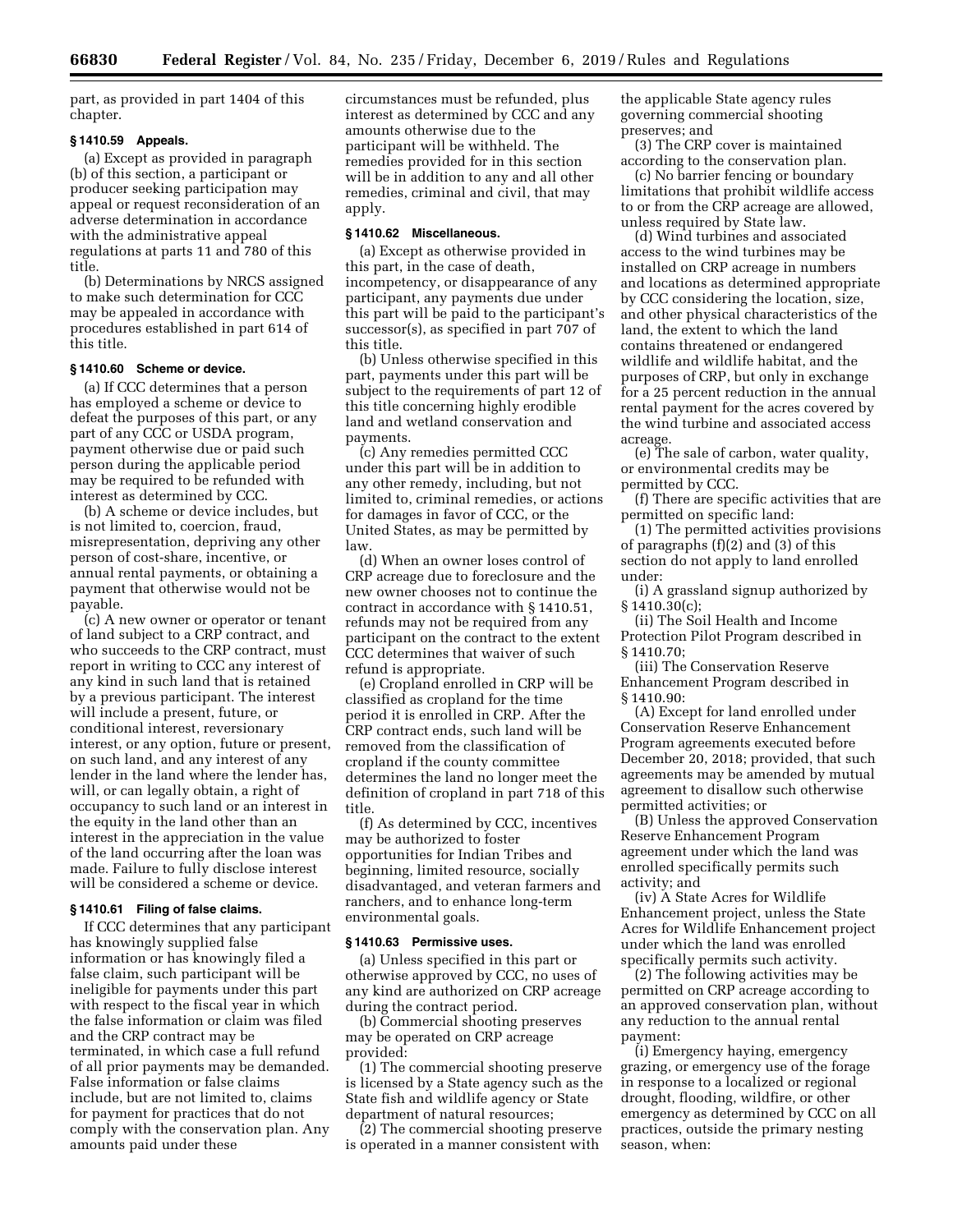(A) All or any part of the county in which the CRP acreage is located is designated as D2 (severe drought) or greater according to the United States Drought Monitor;

(B) There is at least a 40 percent loss in forage production in the county in which the CRP acreage is located; or

(C) CCC determines that CRP can assist in the response to a natural disaster event without permanent damage to the established cover;

(ii) Emergency grazing on all practices during the primary nesting season if payments are authorized for the county under the Livestock Forage Disaster Program under part 1416 of this chapter, at 50 percent of the normal carrying capacity determined in accordance with part 1416 of this chapter;

(iii) Emergency haying on certain practices, as determined by CCC, only outside the primary nesting season, if payments are authorized for the county under the Livestock Forage Disaster Program under part 1416 of this chapter, but on not more than 50 percent of the eligible CRP contract acres;

(iv) Grazing of all practices only outside the primary nesting season if included as an approved CRP contract management activity in accordance with § 1410.22;

(v) The intermittent and seasonal grazing of vegetative buffers, only outside the primary nesting season, that are incidental to agricultural production on land adjacent to the buffer provided such grazing:

(A) Does not destroy the permanent vegetative cover; and

(B) Retains suitable vegetative structure for wildlife cover and shelter outside the primary nesting season; and

(vi) Grazing on all practices only outside the primary nesting season if conducted by a beginning farmer or rancher who is a participant on the CRP contract with a share of the rental payment greater than zero.

(3) The following activities may be permitted on CRP acreage according to an approved conservation plan, but only in exchange for a 25 percent reduction to the annual rental payment for the acres on which the permitted activity occurred:

(i) Grazing of all practices not more frequently than every other year on the same land, except that during the primary nesting season the grazing will be subject to a 50 percent reduction in the stocking rate, as determined by CCC;

(ii) Haying and other commercial use (including the managed harvesting of biomass, but not the harvesting of vegetative cover) of all practices, on the condition the activity:

(A) Is completed only outside the primary nesting season;

(B) Occurs not more than once every 3 years; and

(C) Maintains 25 percent of the total CRP contract acres unharvested, in accordance with a conservation plan that provides for wildlife cover and shelter; and

(iii) Annual grazing of all practices, only outside the primary nesting season for the control of invasive species.

(g) Not withstanding paragraph (f) of this section, haying and grazing will not be permitted on any land enrolled in CRP if such haying and grazing for that year would cause long-term damage to the vegetative cover on that land.

# **§ 1410.64 Transition Incentives Program.**

(a) To be eligible for the Transition Incentives Program, all the following must be met:

(1) The land must be enrolled in CRP; (2) The conditions for the timing of the sale or lease of the land and to whom it must be sold or leased are:

(i) Beginning on the date of the end of the CRP contract period, the land must be sold or leased (under a longterm lease, or a lease with an option to purchase the land, including a lease with a term of less than 5 years and an option to purchase the land) to a beginning, veteran, or socially disadvantaged farmer or rancher who will return some or all of the land to production using sustainable grazing or crop production methods; and

(ii) The sale or lease, as applicable, must take effect on the day immediately after the end of the CRP contract period;

(3) The CRP contract is modified in accordance with § 1410.33(a)(4);

(4) The land is not subject to an easement or other restriction that prohibits the use of the land allowed under this section; and

(5) The beginning, veteran, or socially disadvantaged farmers or ranchers must:

(i) Certify that they meet the definition of either a beginning or veteran farmer or rancher as defined in part 718 of this title, or a socially disadvantaged farmer or rancher as defined in § 1410.2;

(ii) Obtain an approved conservation plan prior to approval of the Transition Incentives Program contract; and

(iii) Implement sustainable grazing or crop production on land not re-enrolled in CRP in compliance with the conservation plan by the time specified in the conservation plan.

(b) Beginning in the last 2 years of the CRP contract period, the beginning, veteran, or socially disadvantaged farmer or rancher may:

(1) In conjunction with the contract participants, make conservation and

land improvements, including preparing to plant a crop, that are consistent with the conservation plan; and

(2) Begin the organic certification process under the Organic Foods Production Act of 1990.

(c) Eligible beginning, veteran, or socially disadvantaged farmers or ranchers may be eligible immediately to re-enroll certain partial field conservation practices in CRP, in accordance with the conservation plan and the provisions of this part, following the expiration of the CRP contract, provided that the beginning, veteran, or socially disadvantaged farmer or rancher has control of the land and meets all other qualifying conditions specified in this part.

(d) Eligible beginning, veteran, or socially disadvantaged farmers or ranchers will be eligible to enroll land in the Environmental Quality Incentives Program or the Conservation Stewardship Program, as specified in parts 1466 and 1470 of this chapter, provided that their offer to enroll otherwise meets all program conditions, and provided that the CRP contract has expired and the beginning, veteran, or socially disadvantaged farmer or rancher is either leasing or has possession of the property.

(e) As an incentive for selling or leasing land to a beginning, veteran, or socially disadvantaged farmer or rancher who is not a family member of the previous participants, CCC will pay 2 years of additional CRP annual rental payments at the same contract rate to the previous participants. The previous participants must certify in writing that the beginning, veteran, or socially disadvantaged farmer or rancher is not a family member.

(f) The previous participants and the eligible beginning, veteran, or socially disadvantaged farmer or rancher must agree to be jointly and severally responsible for complying with both the provisions of the Transition Incentives Program contract and the provisions of this part, and must also agree to be jointly and severally responsible for any payment adjustments that may result from violations of the terms or conditions of the Transition Incentives Program contract or this part.

#### **§ 1410.70 Soil Health and Income Protection Pilot Program.**

(a) Enrollments under the Soil Heath and Income Protection Pilot Program will be administered under the provisions of this part, except where specifically provided otherwise.

(b) Notwithstanding § 1410.6(b) and (c), to be eligible under the Soil Health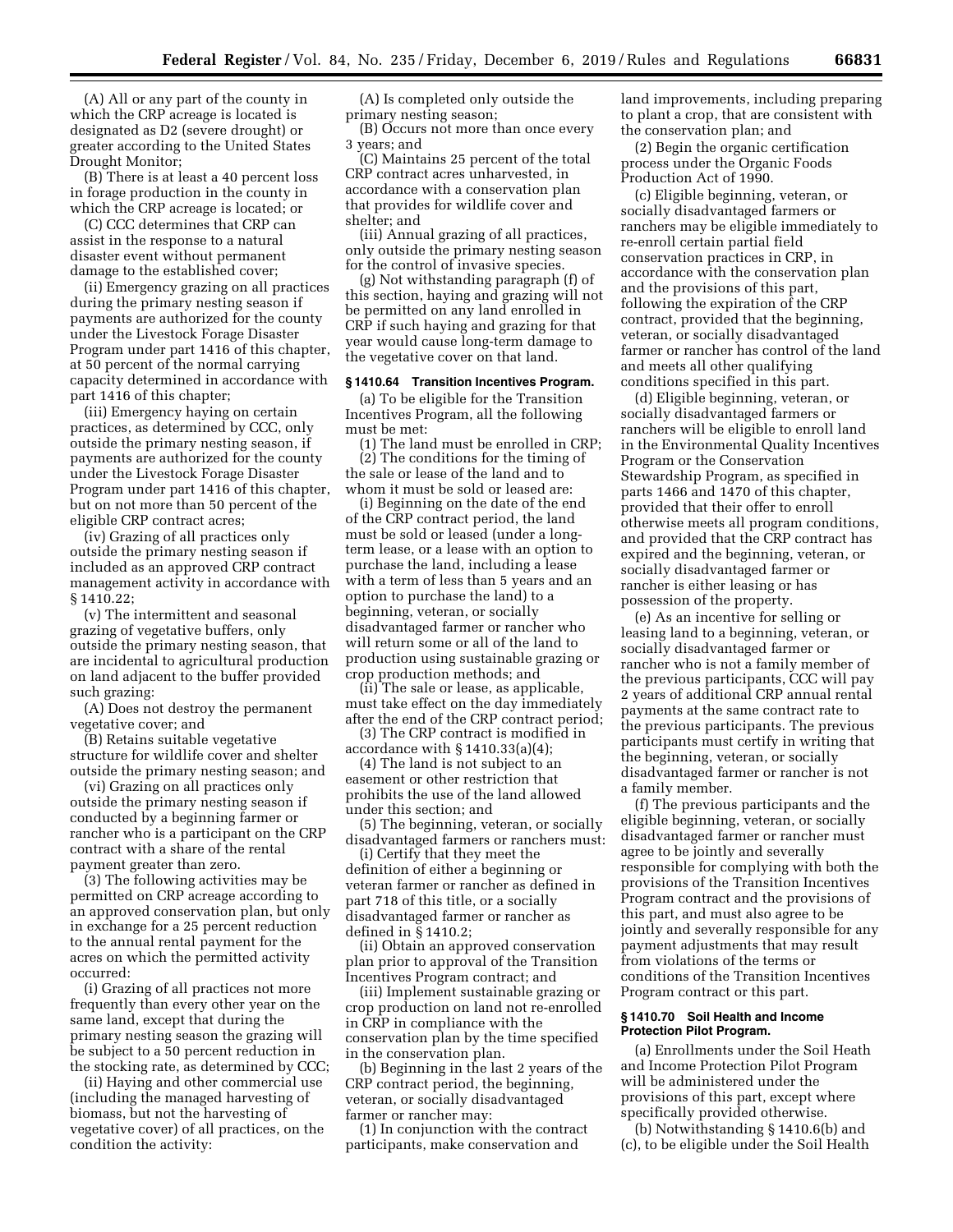and Income Protection Pilot Program, land must be cropland that:

(1) Is physically located within a Soil Health and Income Protection Pilot Program pilot area specified by CCC;

(2) Has been annually planted or considered planted to an agricultural commodity each of the 3 crop years immediately preceding the year in which the offer for enrollment is submitted; and

(3) Is verified to be less productive land, as compared to other land on the farm from which the land is offered for enrollment.

(c) Notwithstanding paragraph (b) of this section, land will be ineligible for enrollment under the Soil Health and Income Protection Pilot Program if the land was enrolled in CRP in any of the 3 crop years immediately preceding the year in which the offer for enrollment is submitted. Further, not more than 15 percent of the eligible land on a farm may be enrolled in the Soil Health and Income Protection Pilot Program.

(d) Notwithstanding § 1410.30, offers for contracts under the Soil Health and Income Protection Pilot Program may be submitted only during signup periods as announced by CCC. Further, eligible land may only be enrolled under the Soil Health and Income Protection Pilot Program through December 31, 2020. Acreage determined eligible in accordance with paragraph (b) of this section may be automatically accepted in CRP without further evaluation if:

(1) A producer is eligible under § 1410.5; and

(2) The producer accepts either the maximum payment rate CCC is willing to pay to enroll the acreage in CRP, or a lesser rate.

(e) The approved cover for land enrolled under the Soil Health and Income Protection Pilot Program is the lowest practicable cost permanent vegetative cover.

(f) Notwithstanding § 1410.40, CCC will not provide any cost-share payments for planting the approved permanent vegetative cover, except as provided for in paragraph (g) of this section.

(g) Notwithstanding paragraph (f) of this section and § 1410.41, CCC will provide cost-share payments of 50 percent of the eligible actual cost of installation of the approved permanent vegetative cover to beginning, limited resource, socially disadvantaged, and veteran farmers and ranchers, upon a determination that the approved permanent vegetative cover has been planted.

(h) The contract period for land enrolled under the Soil Health and Income Protection Pilot Program will be for a term of 3, 4, or 5 years, as requested by the producer.

(i) The following uses are permitted on land enrolled under the Soil Health and Income Protection Pilot Program:

(1) Without any reduction in the annual rental payment, the land may be:

(i) Made available for a walk-in access program of the applicable State; and

(ii) Hayed or grazed outside the primary nesting season, provided adequate stubble height of the cover is maintained to protect the soil as specified in the conservation plan; and

(2) In exchange for a 25 percent reduction to the annual rental payment, and not being eligible to be insured or reinsured under the Federal Crop Insurance Act, the land may be harvested for seed outside the primary nesting season if included in the conservation plan.

(j) A CRP contract for land enrolled under the Soil Health and Income Protection Pilot Program may be terminated before the end of the CRP contract period by either:

(1) CCC, if CCC determines that such termination is appropriate; or

(2) The participant, upon the condition that all CCC payments made with respect to the CRP contract being terminated are refunded.

#### **§ 1410.80 CLEAR 30 Pilot Program.**

(a) Not withstanding § 1410.6(b) and (c), to be eligible under the CLEAR 30 Pilot Program, land must be:

(1) Physically located within a CLEAR 30 Pilot Program area, as announced by CCC;

(2) Devoted to a grass waterway, contour grass strip, prairie strip, filter strip, riparian buffer, wetland restoration practice, or other similar water quality practice that helps reduce sediment loadings, nutrient loadings, and harmful algal blooms; and

(3) Enrolled in CRP, in the final year of the CRP contract period, provided the scheduled expiration date of the current CRP contract is:

(i) On or after December 20, 2018; and (ii) Before the effective starting date of the new CRP contract.

(b) The contract period for land enrolled under the CLEAR 30 Pilot Program will be 30 years.

(c) In addition to the provisions in § 1410.32 and elsewhere in this part, the CRP contract for land enrolled under the CLEAR 30 Pilot Program will:

(1) Permit repairs, improvements, and inspections on the land that are necessary to maintain existing public drainage systems; and

(2) Prohibit:

(i) Alteration of wildlife habitat and other natural features of the land, unless authorized by CCC and provided for in the conservation plan;

(ii) Mowing or spraying chemicals on the land, unless such action is authorized by CCC to:

(A) Comply with Federal or State noxious weed laws;

(B) Comply with a Federal or State emergency pest management program; or

(C) Meet habitat needs of specific wildlife; and

(iii) Adoption of any other practice or action that would tend to defeat the purpose of CRP.

(d) Land enrolled under the CLEAR 30 Pilot Program may be used for compatible economic uses, including but not limited to hunting and fishing, managed timber harvest, or periodic haying or grazing, provided the use is:

(1) Included in the conservation plan; and

(2) Consistent with the long-term protection and enhancement of the conservation resource for which the land was enrolled.

(e) Notwithstanding § 1410.30, offers for contracts under the CLEAR 30 Pilot Program may be submitted only during a time period, as determined and announced by CCC, and only within the final year of the contract period of the CRP contract under which the land is currently enrolled.

(f) In addition to the provisions in § 1410.52, upon a violation of the terms and conditions of a contract for land enrolled under the CLEAR 30 Pilot Program, CCC may require the participant to refund all or part of any payments received under CRP plus interest and liquidated damages.

### **§ 1410.90 Conservation Reserve Enhancement Program.**

(a) An agreement executed under the provisions of this section will not effect, modify, or otherwise interfere with any Conservation Reserve Enhancement Program agreement in effect on or before December 20, 2018. In order to implement other provisions of this section, the signatories to a Conservation Reserve Enhancement Program agreement in effect on or before December 20, 2018, may mutually agree in writing to modify such agreement in such a manner.

(b) CCC may enter into a Conservation Reserve Enhancement Program agreement with an eligible partner to cost-effectively assist in enrolling otherwise eligible land in CRP.

(c) To enter into a Conservation Reserve Enhancement Program agreement with CCC, eligible partners must provide required matching funds. Such matching funds provided by the